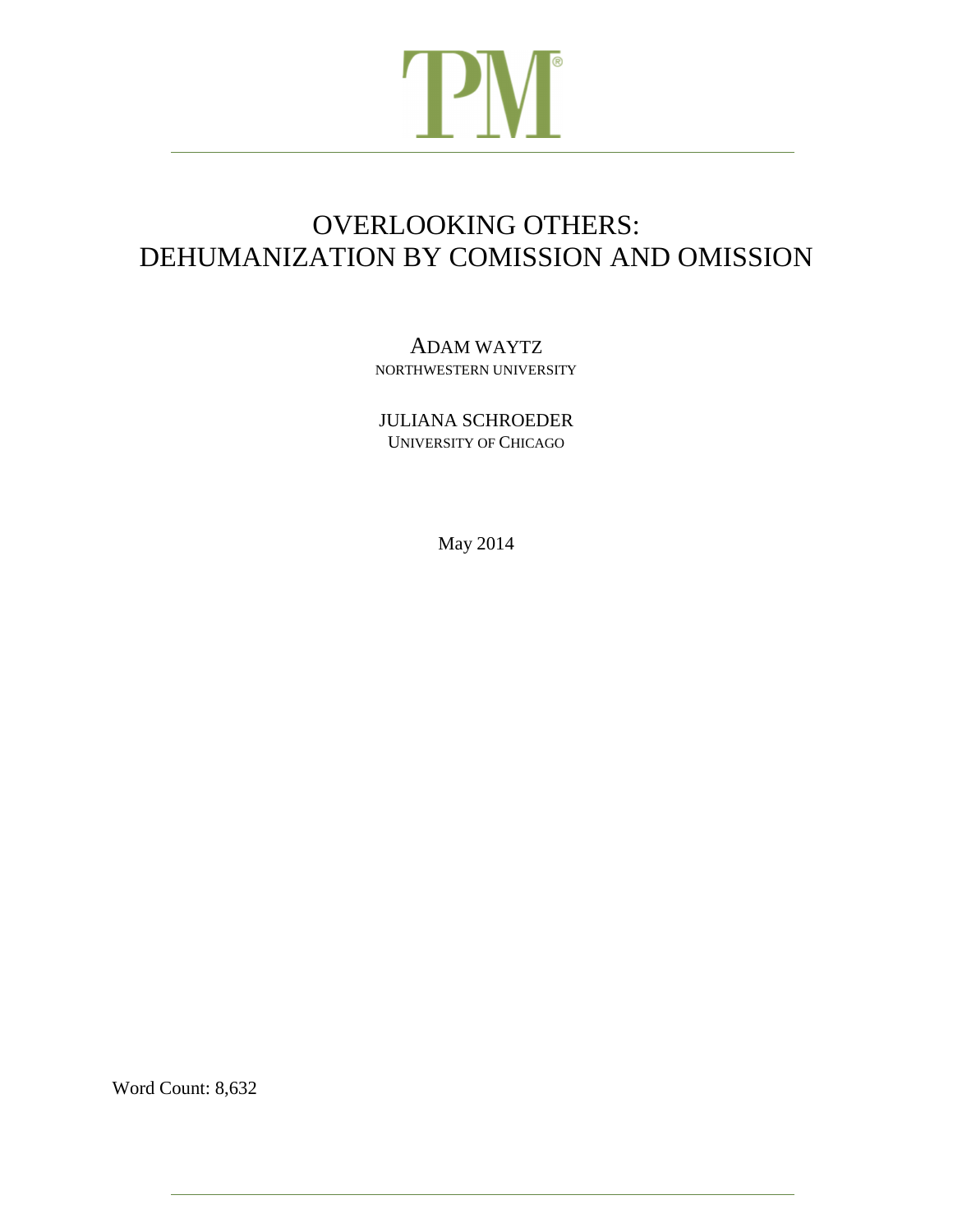#### Abstract

 Dehumanization, the denial of fundamentally human capacities to others, has contributed to large-scale intergroup conflict and violence, ranging from the Holocaust, to American slavery, to Rwandan warfare between the Hutus and Tutsis. The type of dehumanization that emerges in these contexts typically stems from the motives to represent others actively and overtly as subhuman (e.g., Jews as vermin, African Americans as apelike, Tutsis as cockroaches) and to justify and facilitate aggression toward that group. Representing others as subhuman denies them fundamental human rights for freedom and protection from harm. Although psychology has primarily focused on this active, aggressive, and intergroup-oriented form of dehumanization, which we call *dehumanization by commission*, a more common form of dehumanization exists in everyday life. We call this form *dehumanization by omission*, a passive process whereby people overlook, or fail to recognize, others' fundamentally human mental capacities, as opposed to denying them these capacities actively. Here, we document the two forms of dehumanization by commission and by omission—and describe their antecedents, psychological importance, and consequences.

Word Count: 170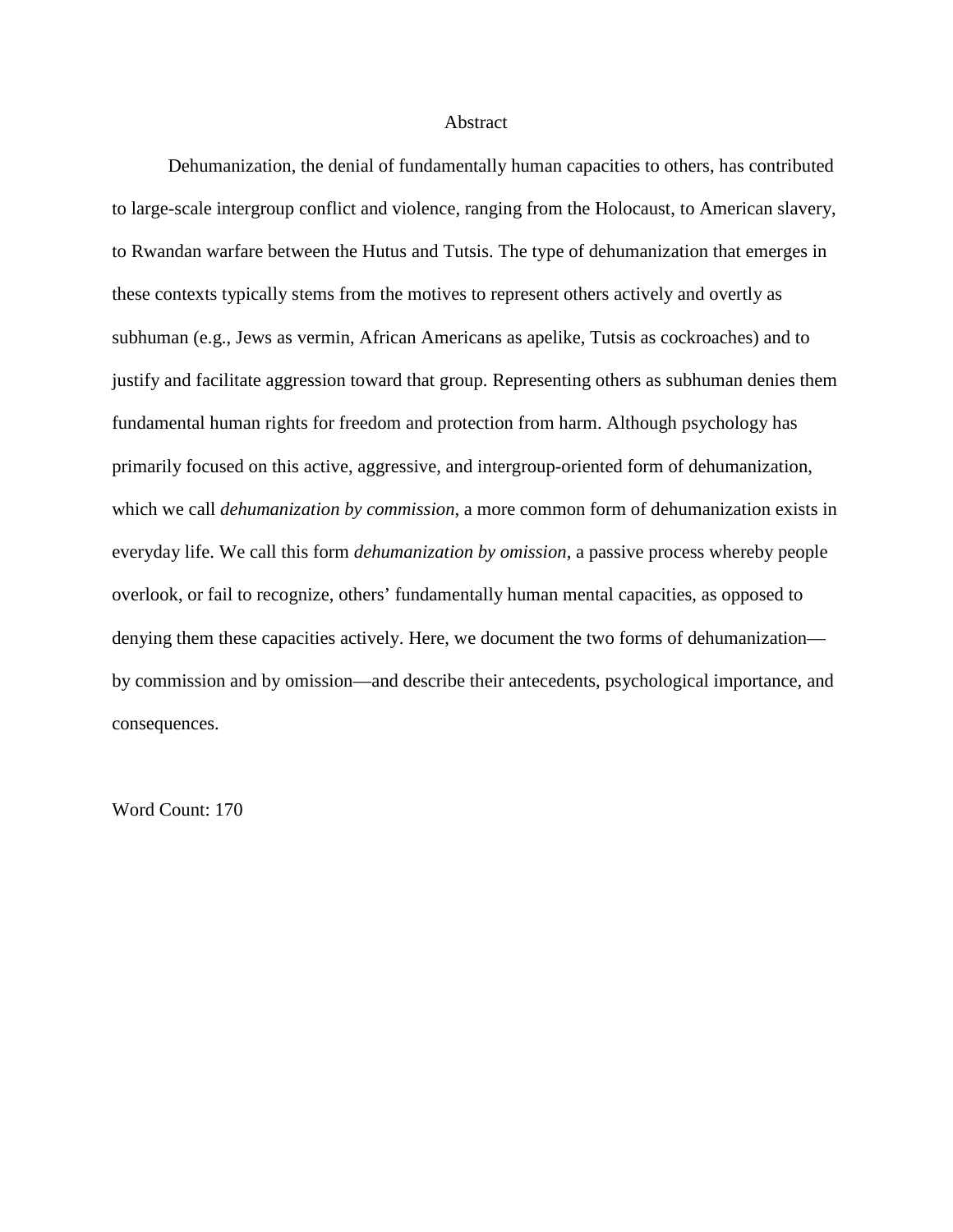## "The opposite of love is not hate, it's indifference."

#### —Elie Wiesel

 In distinguishing between hate and indifference, Holocaust survivor Elie Wiesel suggests that indifference, a passive disregard for others rather than an active hatred, best captures what it means to deem someone unworthy of love. The related phenomenon of dehumanization, the denial of distinctively human capacities to others, also stems largely from indifference toward others, although much of the psychological treatment has focused on animosity as a root cause. The present article distinguishes between dehumanization rooted in active animosity, what we term *dehumanization by commission*, and dehumanization rooted in passive apathy, what we term *dehumanization by omission*. We suggest that, although the former predominates instances of dehumanization in the context of violence and intergroup conflict, the latter is more common in everyday life and thereby no less consequential.

 It is important to note that we conceptualize the process of dehumanization the same in both cases, and that we only distinguish in this process's ultimate cause. As we have noted elsewhere (Epley, Schroeder, & Waytz, 2013; Waytz, Schroeder, & Epley, 2013), the essence of dehumanization is the representation of others as lacking a fully human mind including the capacities for conscious experience and rational thought. Both dehumanization by commission and omission involve this denial of mind. We distinguish between these two forms by distinguishing between their underlying antecedents. Dehumanization by commission stems from active desires to distinguish oneself and one's own group from outgroups, stigmatized groups, subjugated groups, or disliked targets, or toward an active desire to justify and license harm toward others. Although these active motives may not be salient at the moment that dehumanization occurs, dehumanization in intergroup contexts or in the context of aggression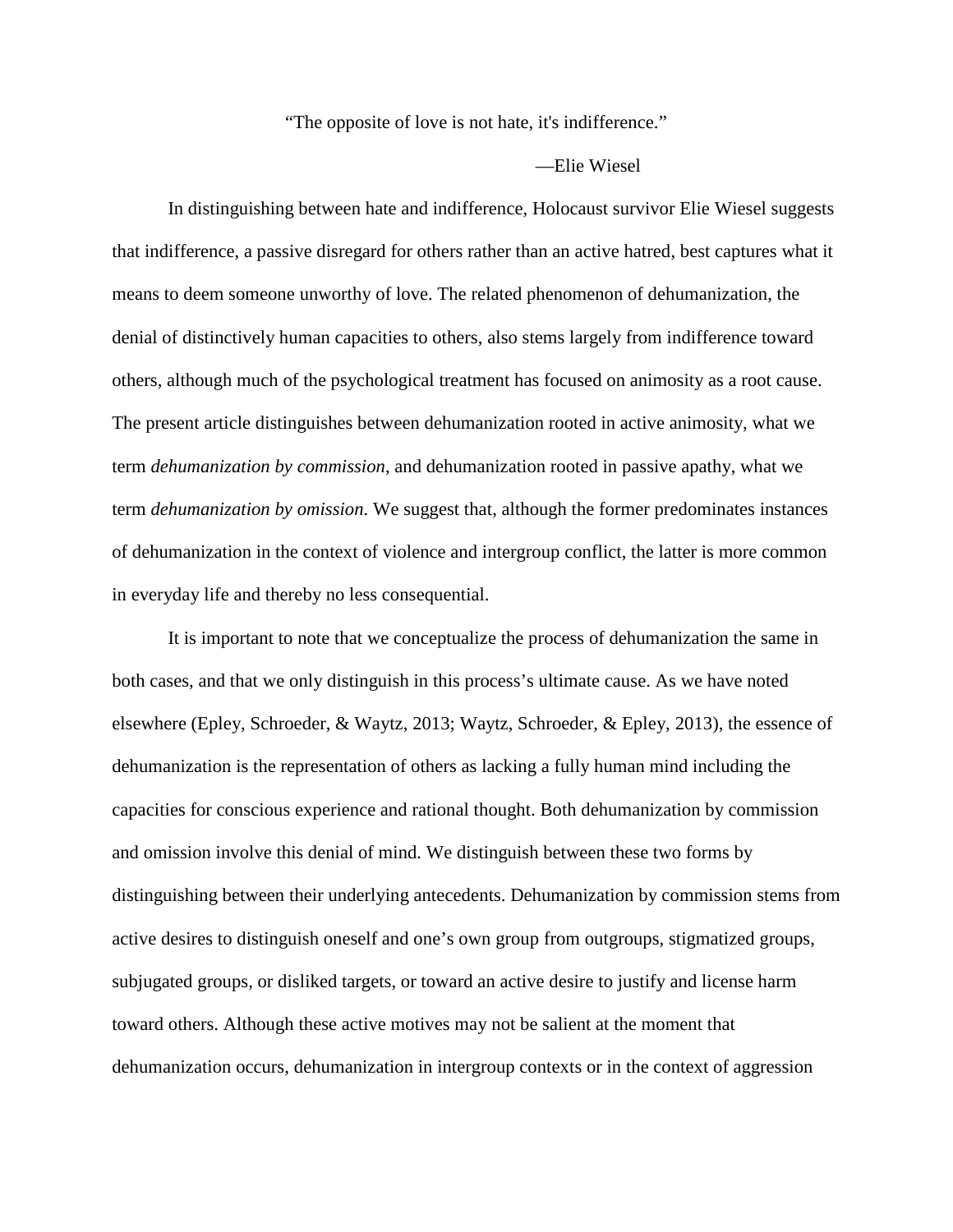stems ultimately from these active causes. By contrast, dehumanization by omission stems ultimately from indifference, and proximally from factors that contribute to feelings of independence that free people from considering others' mental states. Both forms of dehumanization can occur consciously or unconsciously, and differ only in being rooted in one of two processes: (1) the active processes of suppressing or denying consideration of others' minds; or (2) a passive failure to consider others' minds. Just as people judge harms of commission to be worse than harms of omission (Baron & Ritov, 1994; Ritov & Baron, 1990; Spranca, Minsk, & Baron, 1991), the history of psychology has largely focused on dehumanization by commission and its negative consequences and only in recent years has devoted sufficient theoretical and empirical treatment to dehumanization by omission (Haslam & Loughnan, 2014). Here, we summarize evidence for both forms of dehumanization, demonstrating the prevalence of dehumanization by omission in everyday life and suggesting that although dehumanization by omission is more difficult to notice than dehumanization by commission, it is no less consequential.

#### Dehumanization by Commission

The clearest examples of dehumanization by commission come from atrocities throughout human history. Considering the My Lai massacre (Kelman, 1973), the Holocaust (Levi, 1987; Bandura, 1990; Lifton, 1986), and the Vietnam War (Boyle, 1972; Bar-Tal, 1990), among other wars and genocides, led psychologists to ask the question: How do people justify committing such reprehensible acts of violence against fellow humans? A number of productive streams of research derived from this question (e.g., on topics including obedience, Milgram, 1963; and diffusion of responsibility, Diener, 1977; Zimbardo, 1969), not the least of which was on the phenomenon of dehumanization by commission.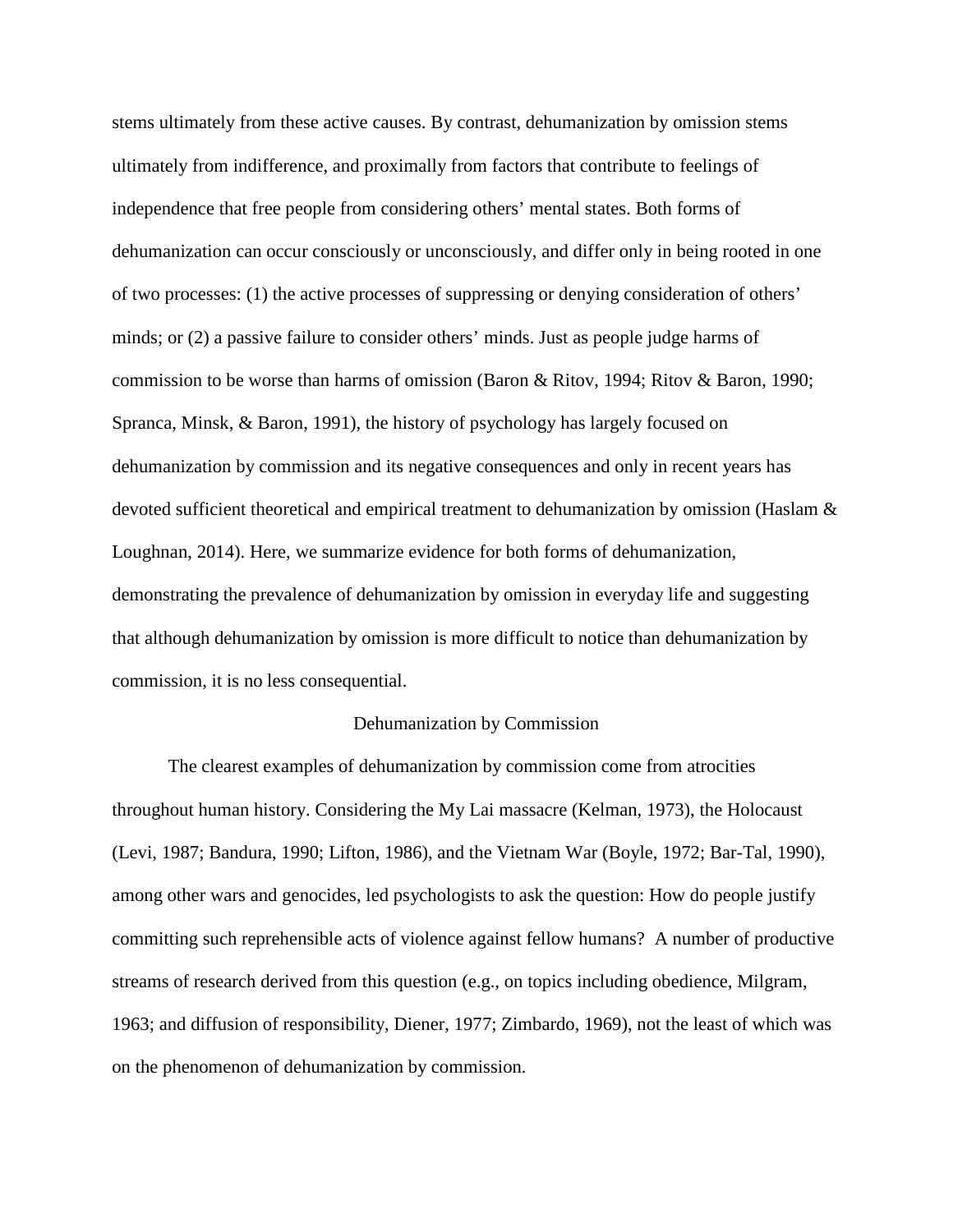Researchers noticed that one common aspect to these atrocities was a tendency to blame or devalue the victims. Anecdotes from perpetrators highlighted this tendency: "When you go into basic training you are taught that the Vietnamese are not people. You are taught they are gooks, and all you hear is 'gook, gook, gook, gook'… and once the military has got the idea implanted in your mind that these people are not humans, they are subhuman, it makes it a little bit easier to kill 'em" (Boyle, 1972, p. 141). Similarly, a Nazi camp commandant explained the extreme lengths to which Nazis went to degrade victims in order to make it easier to put them in gas chambers (Levi, 1987). Other examples of both perceiving and treating outgroup members as subhuman have emerged historically in the treatment of slaves, females, religious and racial minorities, and rape victims (Ball-Rokeach, 1972; Briere & Malamuth, 1983). These anecdotes point to a process by which dehumanization of victims can be functional because it makes perpetrator's reprehensible behavior seem personally and socially acceptable, and hence easier to carry out (Bandura, 1990).

This functional value of dehumanization, as a means to facilitate aggressive acts, is a key aspect of dehumanization by commission, commonly featured in theories explaining aggression including the social learning theory of aggression (Bandura, Underwood, & Fromson, 1975), ingroup bias (Struch & Schwarz, 1989), delegitimization (Bar-Tal, 1990), and moral exclusion (Opotow, 1990). Although these theories diverge in their exact definition of dehumanization, they are alike in that they consider dehumanization an active process to reduce moral guilt or concern over aggression.

The social learning theory of aggression (Bandura et al., 1975) suggests dehumanization occurs when internal moral control is disengaged from detrimental conduct. Dehumanization of victims serves to reduce self-censure and thereby perpetrate greater aggression (Bandura, 1990).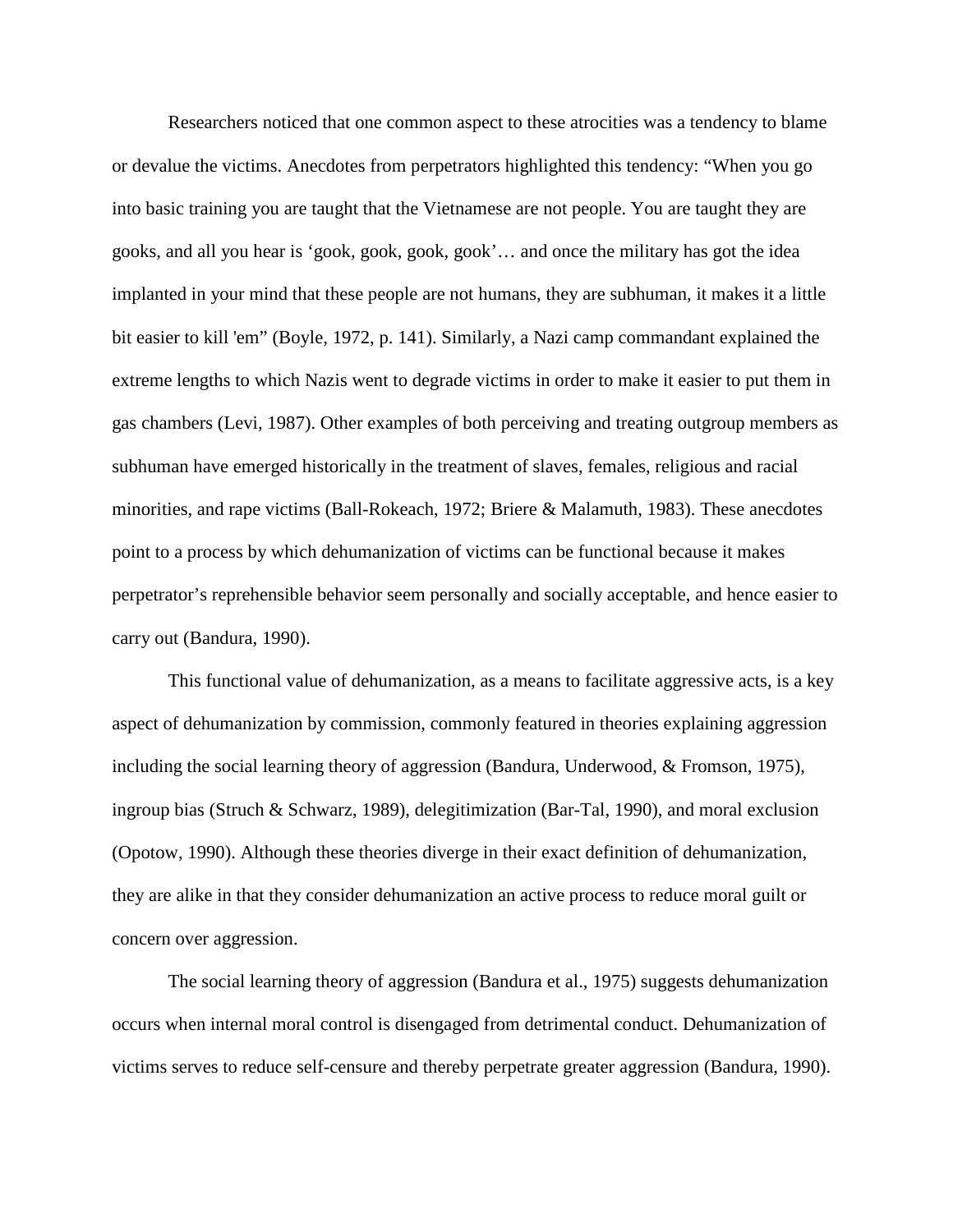"Inflicting harm upon individuals who are regarded as subhuman or debased is less apt to arouse self-reproof than if they are seen as human beings with dignifying qualities. The reason for this is that people are reduced to base creatures" (Bandura et al, 1975, p. 255). Experiments also confirm that individuals administer higher intensity electric shocks to someone characterized in dehumanized terms—as "animalistic, rotten"—than to someone characterized in neutral or humanized, mentalistic terms (e.g., "perceptive, understanding") (Bandura et al., 1975). This was particularly true when individuals felt diffuse responsibility for the act and when the punishment did not seem effective in changing behavior.

Other studies investigated causes of dehumanization by commission including strength of conflict with the outgroup (Struch & Schwarz, 1989), feelings of disconnection from the outgroup (Opotow, 1990), and perceive threat to the ingroup (Bar-Tal, 1990) and to the ingroup's goals (Kelman, 1973). These causes highlight the active nature of dehumanization by commission, suggesting the intensity of this type of dehumanization depends on the nature of the relationship between the ingroup and outgroup.

Struch and Schwarz (1989), for instance, explicitly state that dehumanization exists from a motive to harm outgroups. According to their hypothesis, the stronger the conflict and hence the motivation to harm, the more ingroup members will perpetrate outgroup dehumanization, and the more dehumanization, the greater the aggression that will result. In one study of Israeli Jews' evaluations of a threatening, ultraorthodox Jewish subgroup, perceptions of conflict predicted dehumanization (operationalized as decreased perceptions of the subgroup's consideration and compassion for others, and acceptance of basic human values), which further predicted willingness to aggress (e.g., willingness to disallow voting rights to the subgroup) (Struch & Schwarz, 1989).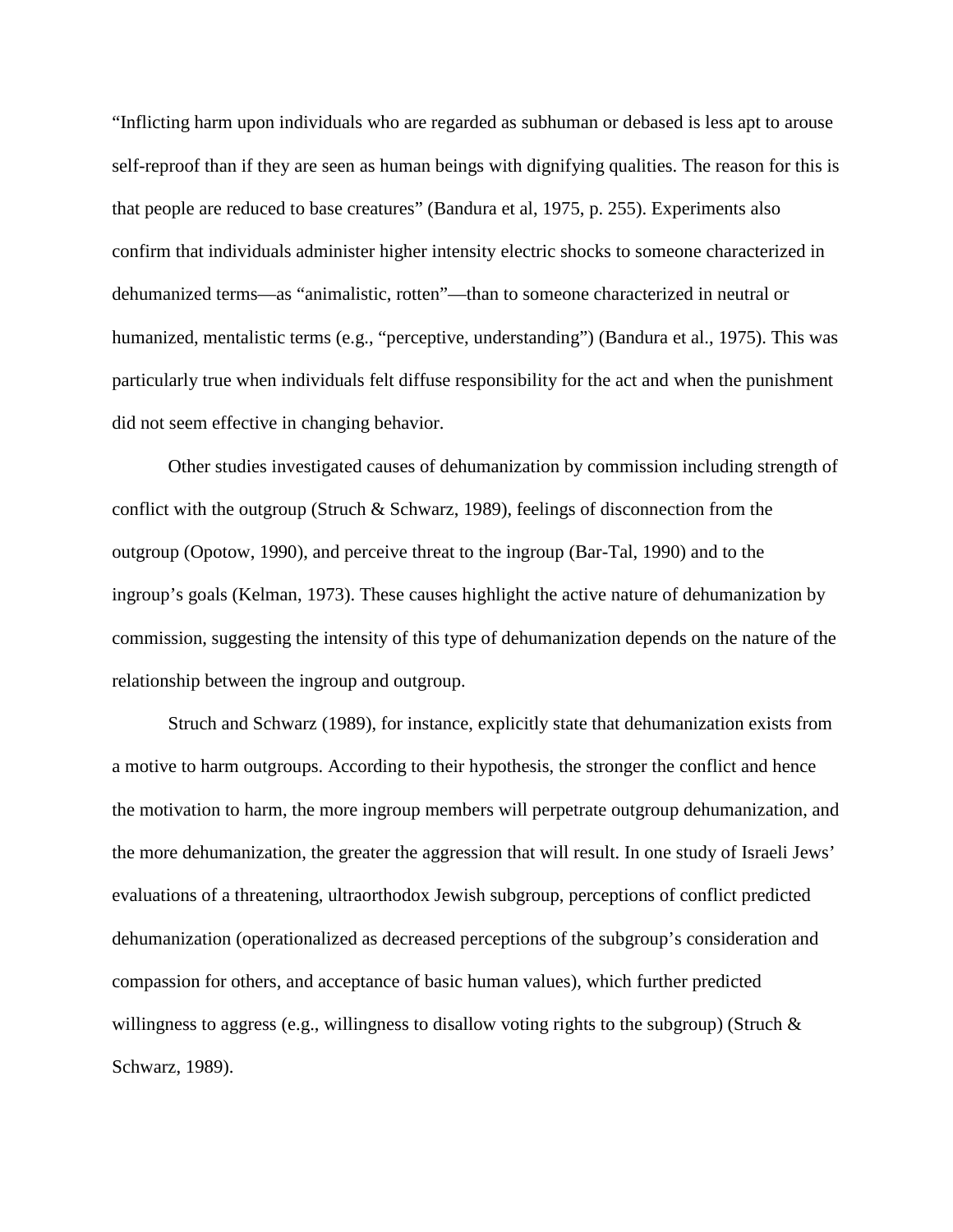Concurrently, Opotow (1990) theorized that the severity of conflict predicts moral exclusion (Staub, 1989), of which dehumanization is one instance—moral exclusion inherently involves representing others as nonentities: expendable, undeserving. In addition to conflict severity, Opotow (1990, p. 6) suggested that "feelings of unconnectedness" can incite dehumanization. Specifically, perceiving personal disconnection from an outgroup member can trigger negative attitudes, destructive competition (Deutsch, 1973), discriminatory responses (Tajfel, 1978), and aggressive behavior (Bandura et al., 1975). Opotow (1990) further hypothesized that feelings of disconnection can make one's morality more flexible. For instance, individuals can create a dual self (what Deutsch, 1990, termed "moral splitting) in which they avoid conscious awareness of inflicting harm. For example, a Nazi doctor might have maintained both an "ordinary self" and an "Auschwitz self" in which he views his victims in a dehumanizing fashion to avoid considering himself a killer (Lifton, 1986).

Kelman (1973) proposed a related cause of dehumanization, the conversion of victims into means to an end, making them merely instrumental tools for a purpose. The phenomenon of using someone as a tool to fulfil one's goals has emerged in recent research on objectification (Galinsky et al., 2006; Gray et al., 2011). According to Kelman, dehumanization was one of three interrelated processes (including authorization and routinization) that weaken moral restraints against violence. Kelman (1973) was the first to define dehumanization as failing to attribute identity and community to another person, setting the stage for future conceptualizations of the two dimensions of mind, agency and experience, that people perceive in fully functioning humans (Gray, Gray, & Wegner, 2007).

A fourth cause of dehumanization by commission, again closely related to severity of conflict, is threat to the ingroup. Bar-Tal (1990) considered severity of perceived threat to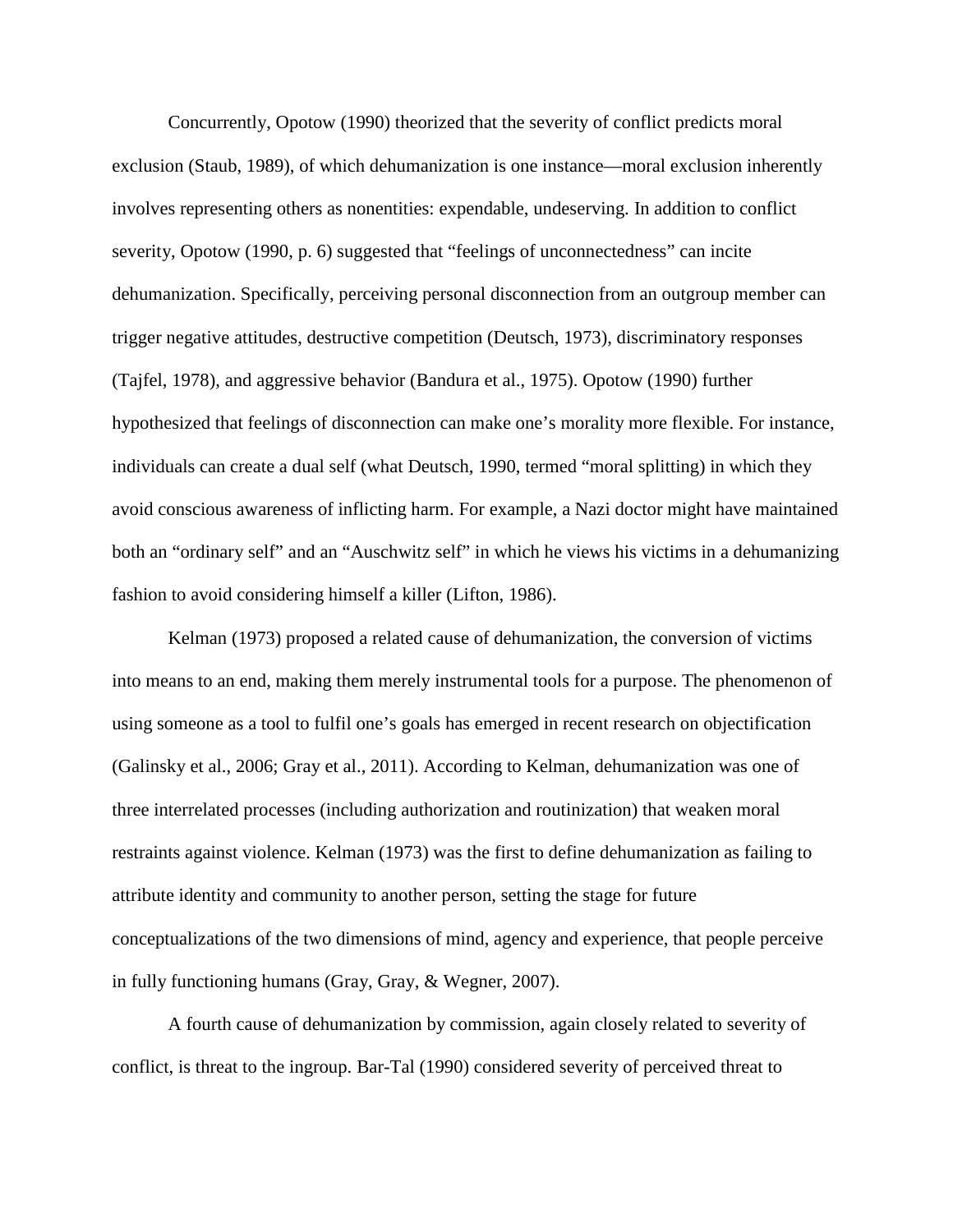facilitate delegitimization, the classification of a group as excluded from the realm of acceptable norms and/or values (Bar-Tal, 1988, 1989). Just as dehumanization is considered one example of moral exclusion (Opotow, 1990), it is likewise one example of delegitimization—other examples include outcasting and political labeling. Denial of humanity is a prominent feature of delegitimization, but other features include extremely negative and salient bases for categorization, accompanied by intense, negative emotions of rejection and justification for harm. Bar-Tal (1990) proposed that when a group perceives that an outgroup's goals are farreaching, unjustified, and threatening to the basic goals of the ingroup, then the ingroup engages in deligitimization. This process is particularly likely to occur in a zero-sum conflict, in which the outgroup's goals are seemingly at odds with the ingroup's goals such as the Palestinian-Israeli conflict in which both groups want possession of common land.

 Around the turn of the 21st century, a "new look" perspective on dehumanization emerged (Haslam & Loughnan, 2014) that sought to support many of these prior theories of dehumanization with empirical data. What resulted was an outpouring of research on dehumanization by commission toward outgroups, stigmatized groups, subjugated groups, or disliked targets. This research was led by a novel conceptualization of dehumanization called infrahumanization (Leyens et al, 2000), whereby people preferentially attribute uniquely human emotions to their ingroup and deny uniquely human emotions to their outgroup. Since the initial establishment of this phenomenon, numerous studies have demonstrated that infrahumanization indeed exists between groups of various types. Initial research on this topic validated and established two basic categories of emotions—secondary emotions such as nostalgia and humiliation that people believe to be unique to humans and primary emotions such as anger and fear that people believe to be shared between humans and other animals (Demoulin et al., 2004).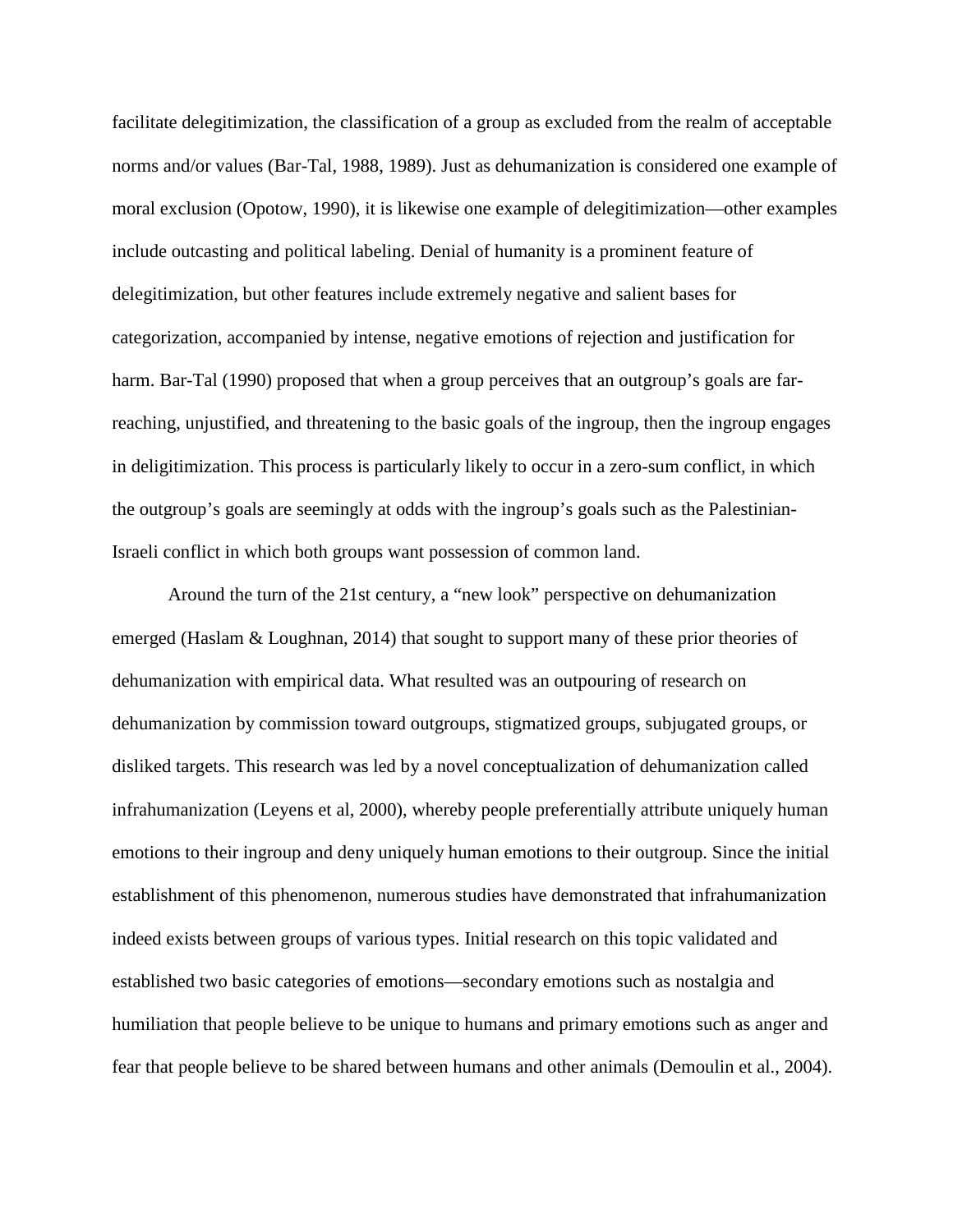Studies that asked people to make comparisons as to whether ingroups and outgroups possess these emotions then established a consistent pattern of infrahumanization. Using an implicit association test, one study showed that French and Spanish Europeans more readily associated typically Spanish and French names with secondary emotions (versus primary emotions) compared to typically Arab and Flemish names (Paladino et al., 2002). A similar study showed that Belgians were better able to recall in memory associations between ingroups (Belgians) and secondary emotions than outgroups (Arabs) and secondary emotions (Gaunt, Leyens, & Demoulin, 2002). A more explicit early demonstration of infrahumanization asked members of various high and low social groups from Spain to identify emotions that were typical of their ingroup and outgroup, revealing that people attributed more secondary emotions to their ingroups (Leyens et al., 2001). Other studies showed that people were quicker to identify ingroup versus outgroup members after being primed with secondary emotions (Boccato, Cortes, Demoulin, & Leyens, 2007). These studies support the existence of infrahumanization, suggesting that the association of secondary versus primary emotions with ingroup versus outgroup members can emerge automatically.

 Subsequent research demonstrated that infrahumanization is consequential as well. In one set of studies, Portuguese participants' degree of infrahumanization toward an outgroup country (e.g., Turkey) led them to perceive that country as a symbolic threat, and increased opposition to Turkey's membership in the European Union (Pereira, Vala, & Leyens, 2009). Another study showed that the denial of secondary emotions to others is associated with unwillingness to help outgroup victims of a hurricane (Cuddy, Rock, & Norton, 2007). In addition, one experiment documented infrahumanization as a mechanism through which violent video game play increases aggression. —playing violent versus nonviolent videogames decreased the attribution of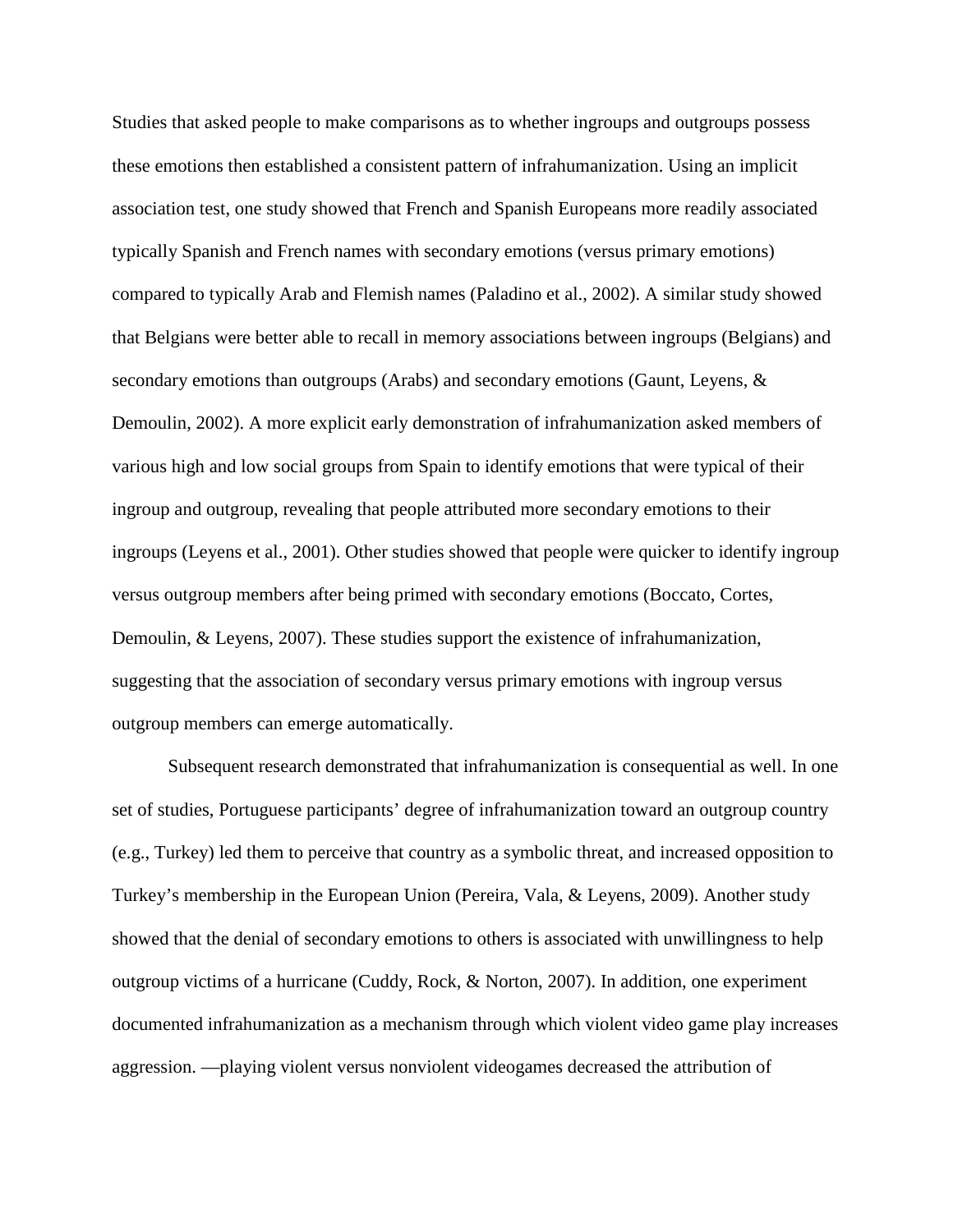secondary emotions to immigrants, and increased antisocial behavior toward these individuals (Greitemeyer & McLatchie, 2011). These findings suggest the aggressive and potentially harmful nature of infrahumanization..

 Following the development of infrahumanization theory, Haslam (2006) established the Dual Model of Dehumanization that established two basic forms of dehumanization by commission—one in which individuals are considered as animals (as in infrahumanization) and one in which individuals are considered as mechanistic entities, or objects. Animalistic dehumanization consists of the denial of cognitive capacity, civility, and refinement, whereas mechanistic dehumanization consists of the denial of warmth and emotional openness. Most studies of these forms of dehumanization measure them using the denial of traits (e.g., polite vs. curious) that capture these respective capacities (Haslam, Bain, Douge, Lee, & Bastian, 2005), and initial studies using this operationalization demonstrated people's tendency to see others as more mechanistic than the self (Haslam et al., 2005; Haslam & Bain, 2007).

 Additional work has also demonstrated that—similar to infrahumanization—people engage in both mechanistic and animalistic dehumanization toward outgroups relative to ingroups. One set of studies showed that Australians dehumanized Chinese people by viewing them mechanistically whereas Chinese dehumanized Australian people by viewing them animalistically (Bain, Park, Kwok, & Haslam, 2009). Interestingly, one line of research showed that people tend to dehumanize individuals from their outgroup countries even in terms of denying them flaws that are considered to be uniquely human (Koval, Laham, Haslam, Bastian, & Whelan, 2012). Other studies have shown that people dehumanize immigrants, indigenous and traditional people, as well as lower class people (e.g., "white trash" or "bogans") animalistically (Hodson & Costello, 2007; Loughnan, Haslam, Sutton, & Spencer, 2014; Saminaden, Loughnan,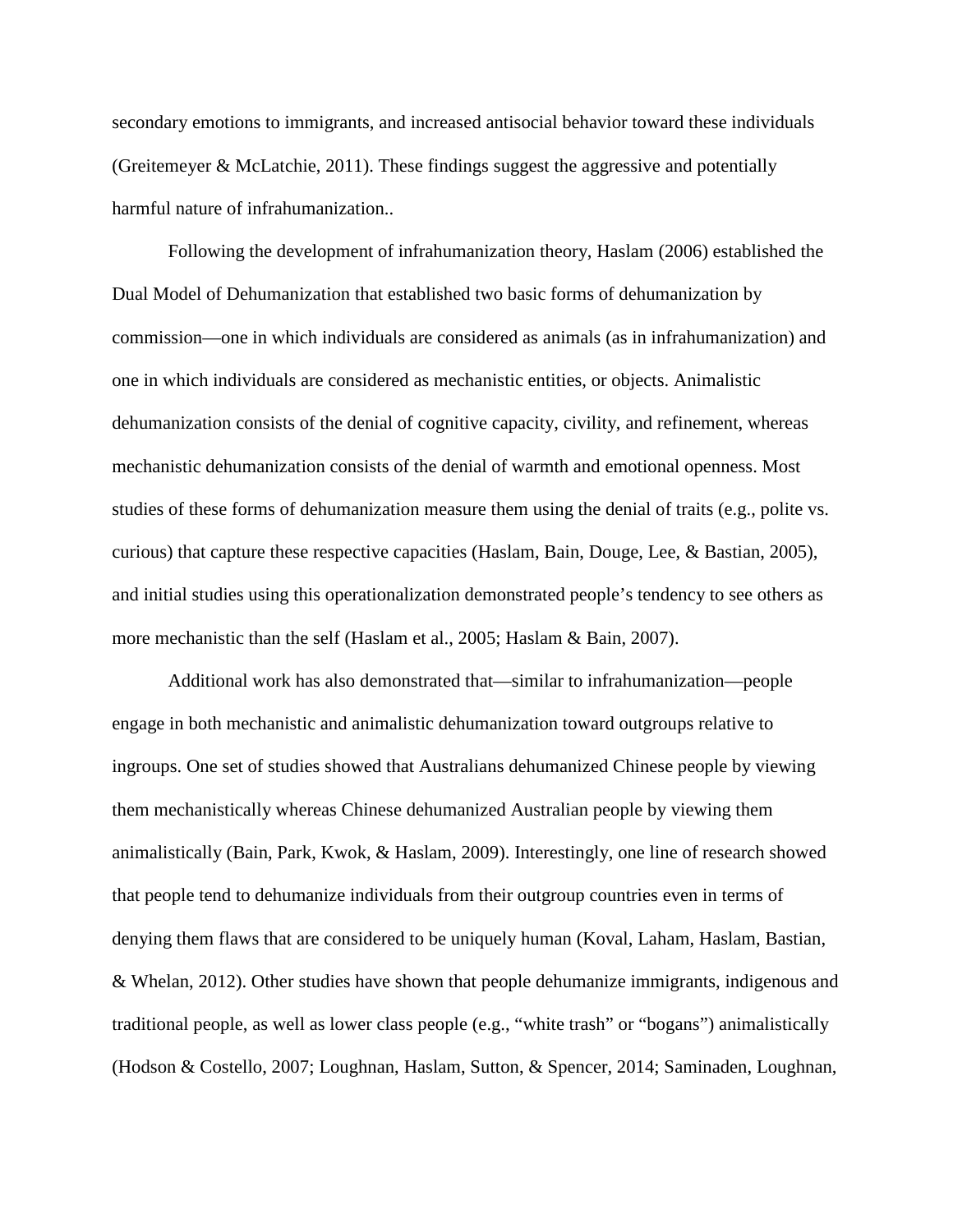& Haslam, 2010). Heterosexual people also dehumanize asexuals in mechanistic and animalistic terms (MacInnis & Hodson, 2012).

These animalistic and mechanistic forms of dehumanization by commission have behavioral consequences as well. One set of studies showed that people dehumanized criminals who committed violence or sexual molestation relative to white-collar criminals, and this dehumanization predicted desire for punishment (Bastian, Denson, & Haslam, 2013). The Dual Model forms of dehumanization also predict Christian individuals' willingness to torture Muslim prisoners of war (Viki, Osgood, & Phillips, 2014). They further contribute to the effects of violent video game play on aggression as well (Greitemeyer & McLatchie, 2011). .

 In addition to studies of dehumanization by commission that use the infrahumanization and Dual Model frameworks, numerous studies have assessed people's associations with particular social targets and nonhuman stimuli such as animals or object. For example, several studies have shown that people dehumanize racial outgroups by associating them with animals or objects, such as in the case of Whites' perceptions of Blacks. In one set of studies, people associated Black people with images of apes, and this dehumanization reduced sensitivity to police brutality toward Blacks (Goff, Eberhardt, Williams, & Jackson, 2008). More recent work has used a similar paradigm and has shown that this Black-ape association increases perceptions of Black juveniles as less childlike than Whites and predicted police willingness to use violence toward them (Goff, Jackson, Di Leone, Culotta, & DiTomasso, 2014). Similar studies measured dehumanization using an IAT that employs using human and animal-related words and has showed that people associate words related to animals (versus humans) with outgroup names more easily than with ingroup names (Viki et al., 2006). Furthermore, one set of studies showed that this association between animals and sex offenders reduces support for rehabilitating these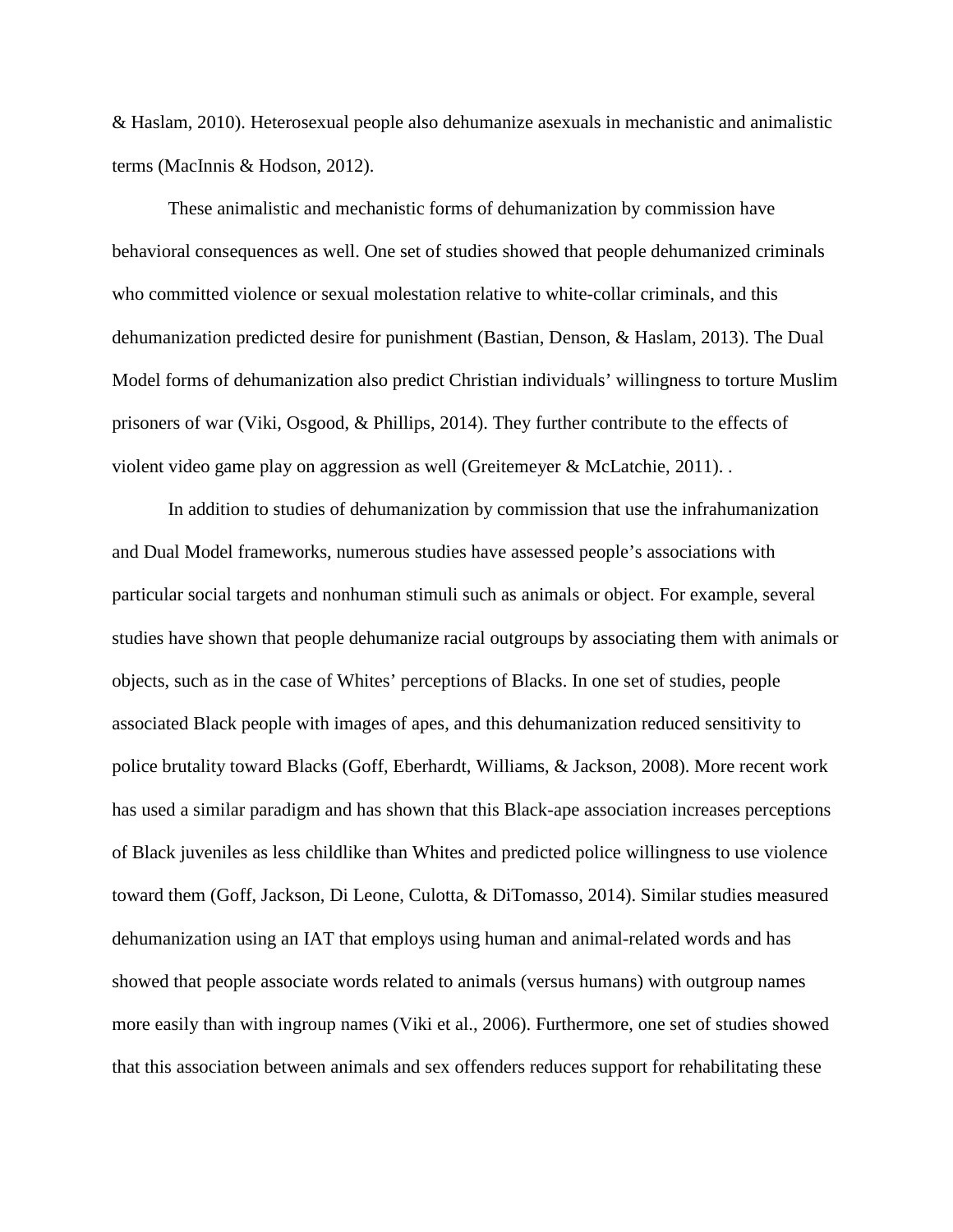offenders (Viki, Fullerton, Raggett, Tait, & Wilshire, 2012). An analogous set of studies found that men's associations between women and animals is related to sexual aggression and rape proclivity (Rudman & Mescher, 2012).

 As noted in our introduction, we consider the essence of these different conceptualizations of dehumanization to be the denial of mind—capacities for agency (e.g., intentionality and free will) and experience (e.g., feeling and emotion) (Gray et al., 2007). Having a mind with high capacity for agency and experience appears to be the essence of humanness. People attribute these capacities in full exclusively to adult humans similar to the self (Gray et al., 2007), and as we have argued elsewhere, the qualities that infrahumanization theory and the dual models theory identify as distinctively human tend to require agency and experience (Epley et al., 2013; Waytz et al., 2013). Studies that operationalize dehumanization in terms of the denial of mind show similar patterns to the predominant frameworks for studying dehumanization by commission. For example, studies have shown that people deny mental capacities to disliked individuals (Kozak, Marsh, & Wegner, 2006), use fewer mental state terms when describing targets low in warmth and competence (e.g., homeless people) (Harris  $\&$  Fiske, 2011), and show a reduced response in brain regions involved in mentalizing toward these targets (Harris & Fiske, 2006). Similarly, others studies have shown that Canadians depict refugees as barbaric in terms of lacking basic mental sophistication and values (Esses, Veenvliet, Hodson, & Mihic, 2008), and this sort of dehumanization—reduced attribution of mental sophistication—mediates the relationship between ingroup glorification and acceptance of torturing outgroup members (Leidner, Castano, Zaiser, & Giner-Sorolla, 2010). People also show a reduction in mental state attribution toward sexualized women (Gray, Knobe, Sheskin, Bloom, & Feldman-Barrett, 2011; Loughnan et al., 2010), consistent with men's tendency to represent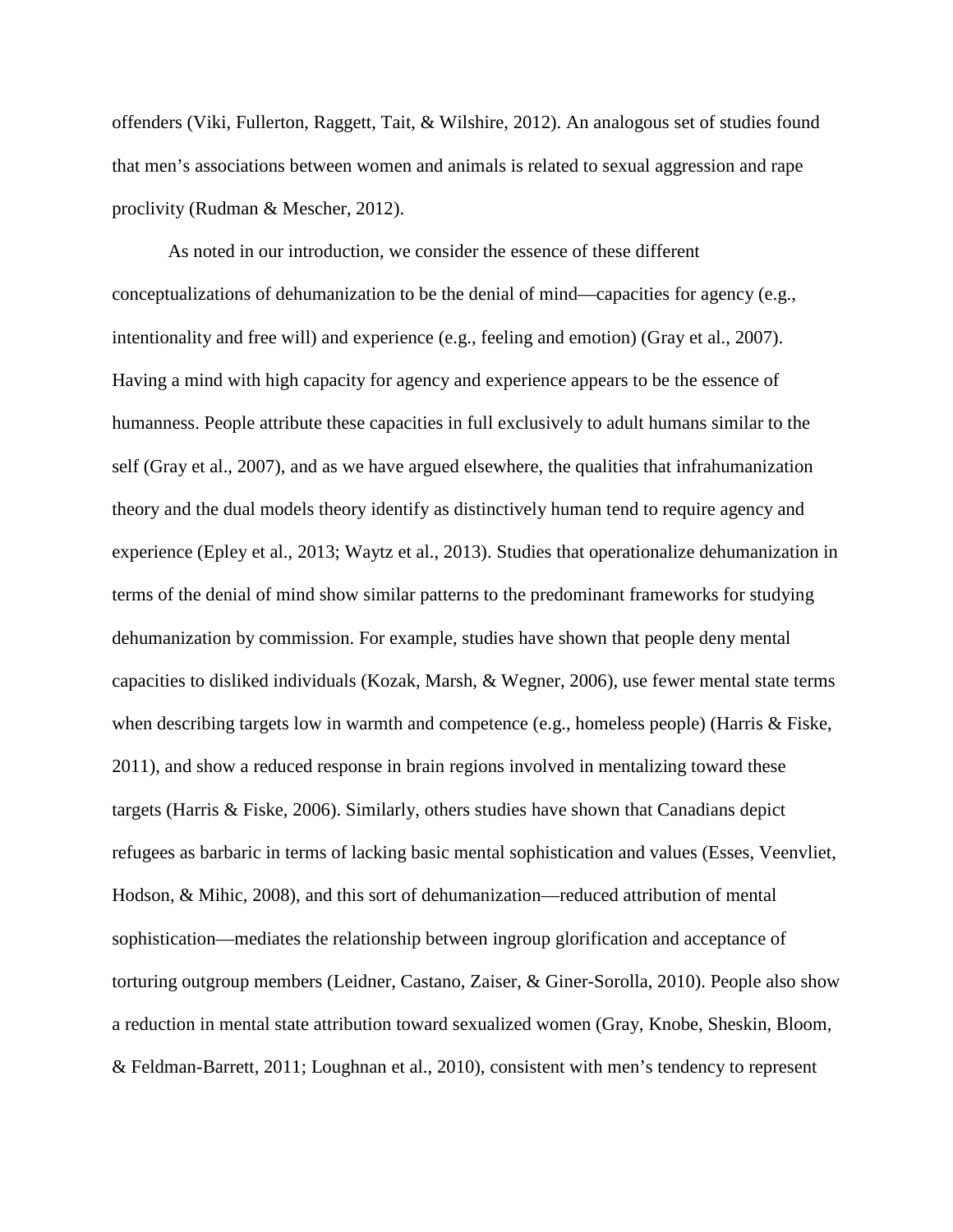such women as objects (Bernard, Gervais, Allen, Compomizzi, & Klein, 2012; Cikara, Eberhardt, & Fiske, 2011) (as we describe below, sexual objectification may have a passive component as well). In sum, studies that operationalize dehumanization as the denial of mind show considerable evidence of dehumanization toward stigmatized, subjugated, or disliked targets.

 To this point, we have discussed the majority of research on dehumanization by commission, which demonstrates dehumanization in response to prospective or retrospective harm, or dehumanization toward enemy groups, stigmatized groups, subjugated groups, or otherwise disliked targets. We consider these forms of dehumanization to be active, in the sense that even when they emerge unintentionally or unconsciously, they serve some ultimate purpose, either to reduce moral angst over harming others, or to reinforce superiority over outgroups. In the case of dehumanization toward outgroup members (enemy groups, stigmatized groups, subjugated groups, or otherwise disliked targets) dehumanization can also occur for another more passive reason. These targets simply fail to trigger people's tendency to see other minds. Given that these targets are inherently dissimilar to the self, and people consider the self to be prototypically human (Karniol, 2003), people simply do not consider these targets to be human to the same degree as oneself. This form of passive dehumanization, or what we term dehumanization by omission, is most evident in studies that do not confound the dissimilarity of the target to the self and the target's status as an outgroup member. In the subsequent section, we review research that provides evidence for dehumanization by omission.

#### Dehumanization by Omission

 Dehumanization by omission occurs not when people actively choose to suppress the triggers to perceive other minds, but when these triggers are simply suppressed by contextual and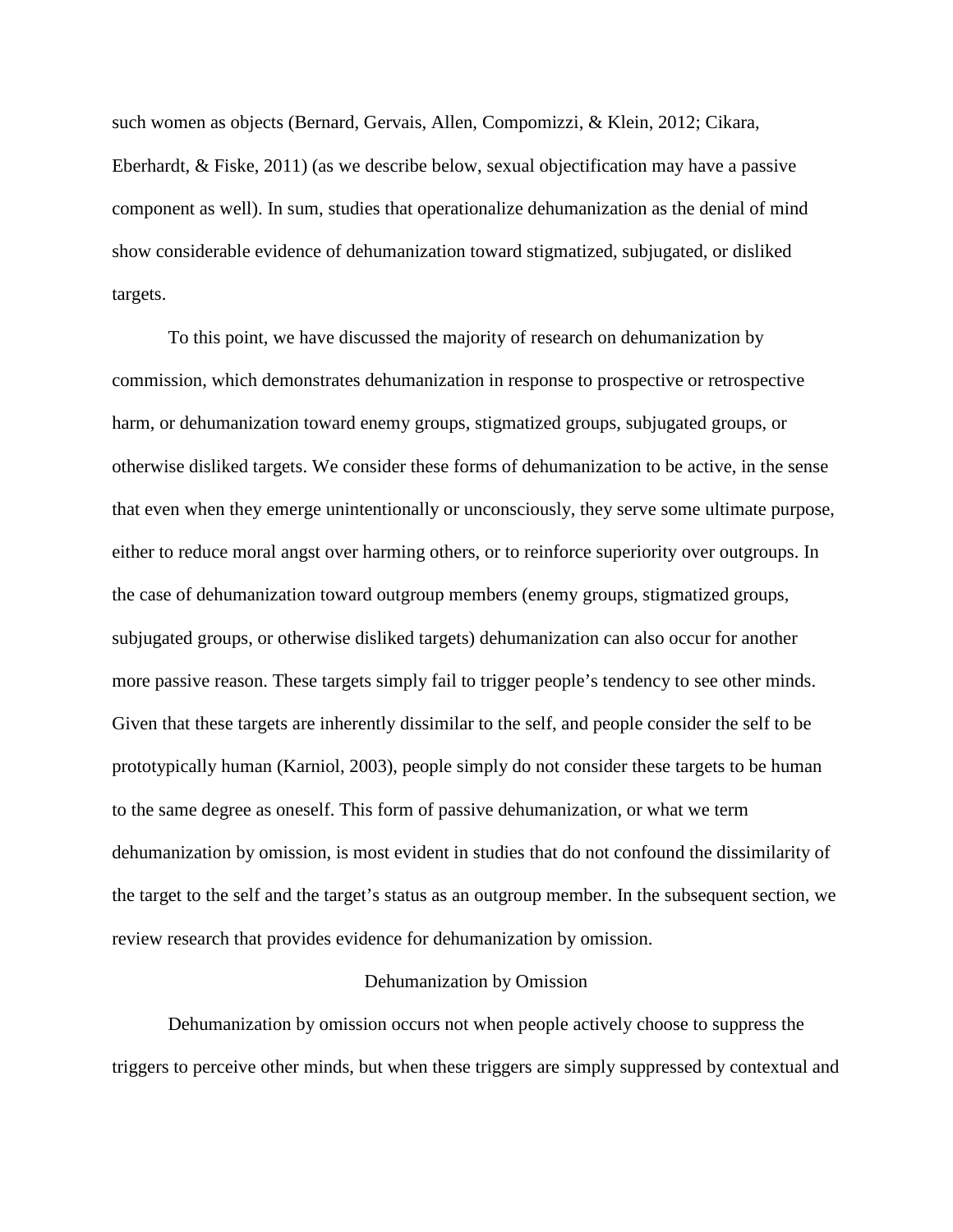individual factors. Broadly speaking, the primary trigger to perceiving other minds is interdependence (Epley & Waytz, 2010), and numerous psychological factors reduce dependence on others, thereby suppressing these triggers and fostering dehumanization. Chief among these factors are outcome irrelevance, social connection, goal instrumentality, and possession of resources such as status, power, and money. Below, we detail how each of these factors causes dehumanization in a passive, rather than active, manner.

# *Outcome Irrelevance*

When people encounter individuals who are irrelevant to one's personal outcomes they devote fewer social and cognitive resources to these individuals than to outcome-relevant individuals. For instance, people are less capable of recalling photographs of strangers than people who are naturally relevant to their lives (Rodin, 2001) and people tend not to distinguish between members of an outgroup unless the outgroup member conveys a facial expression that is somehow goal-relevant to the perceiver (Ackerman et al., 2006). In addition, when perceivers identify other targets as outcome-dependent, they attend less to outcome-dependent targets who display behavior that is consistent (versus inconsistent) with the perceivers' expectations (Erber & Fiske, 1984; Neuberg & Fiske, 1987; Ruscher & Fiske, 1990)—consistent behavior is not as socially relevant as inconsistent behavior, and thus people devote more cognitive resources to the latter. In addition, people seek out less social information about individuals with whom they do not expect future interaction compared with individuals they expect to meet and are thus goalrelevant (Berger & Douglas, 1981; Berscheid, Graziano, Monson, & Dermer, 1976; Kellerman & Reynolds, 1990).

 Given that people devote less social attention to those who are irrelevant to their goals, or who do not convey goal-relevant behavior, people consider the minds of these others to a lesser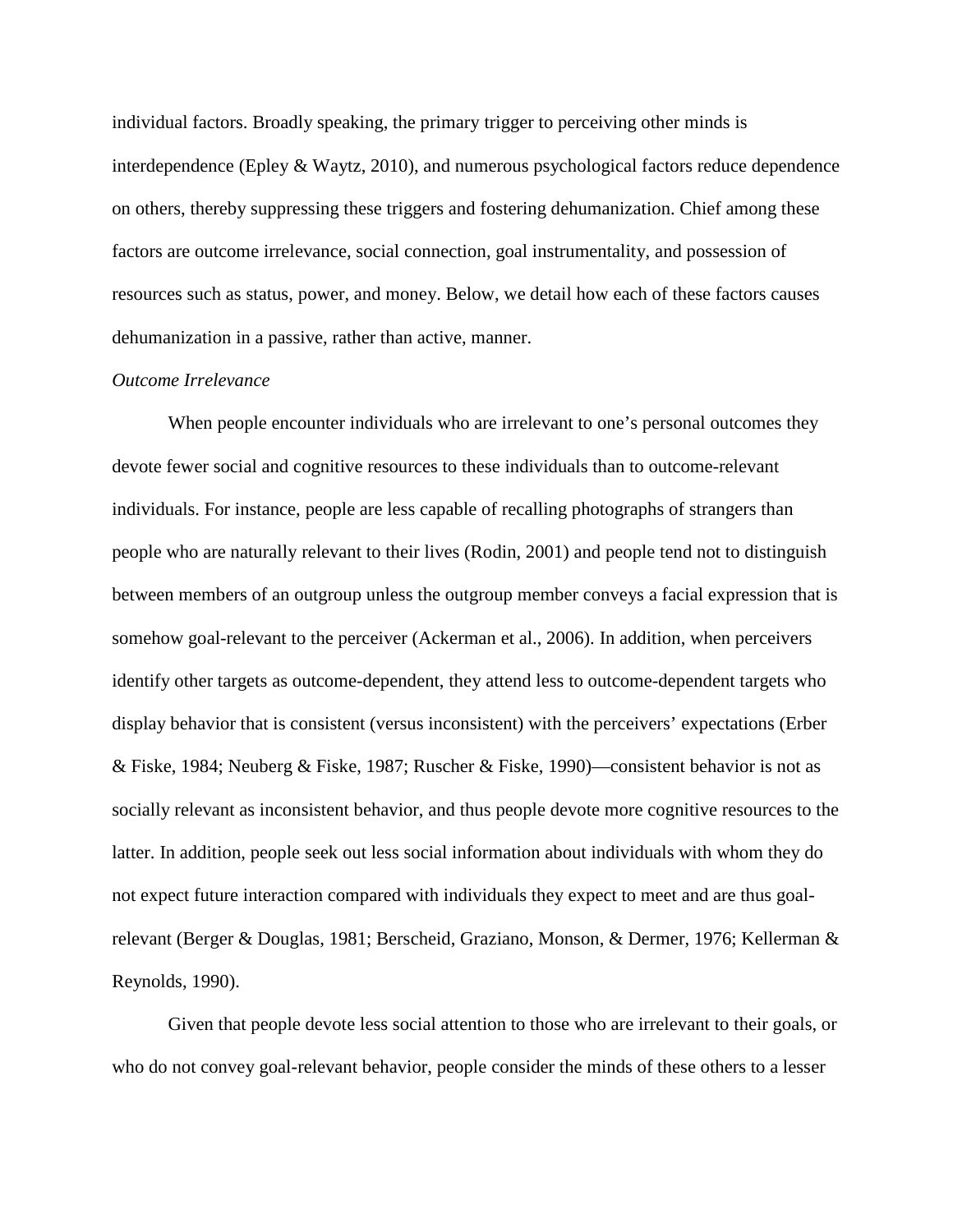degree as well. For example, one study asked South American, Israeli, and Arab participants to evaluate South American, Israeli, and Arab targets, while undergoing neuroimaging. When Arab and Israeli evaluated Arab and Israeli targets—targets that are clearly relevant to the current conflict between Israel and neighboring Arab countries—brain regions involved in considering others' minds (mentalizing) were responsive, but this activity reduced significantly when these individuals evaluated South American targets, who were irrelevant to the current conflict (Saxe & Bruneau, 2012). Although little research has examined the effect of outcome irrelevance directly on dehumanization, the sum of research showing that people devote less social attention to goal-irrelevant individuals suggest a form of disengagement consistent with dehumanization by omission.

#### *Social Connection*

 Related to outcome irrelevance, is social irrelevance whereby others are not perceived as relevant social targets for affiliation and connection. Although humans are undeniably social animals, they also have their social limits (Hill  $\&$  Dunbar, 2003) and construe others as socially relevant only when their motivation for connection is not already fulfilled. In other words, when people feel socially connected, they devote fewer social and attentional resources toward others. Conversely, when people lack social connection, they become attentive to the minds around them, even the minds of nonhumans such as pets, supernatural agents, and technology (Epley, Akalis, Waytz, & Cacioppo, 2008; Epley, Waytz, Akalis, & Cacioppo, 2008). Considering the minds of others is likely a critical step toward establishing affiliation with others, when people feel that social connection is lacking. Socially connected (versus socially isolated) individuals display poorer ability to recall social information and display poorer performance on tasks assessing the ability to decode others' mental states from facial and vocal cues (Gardner, Pickett,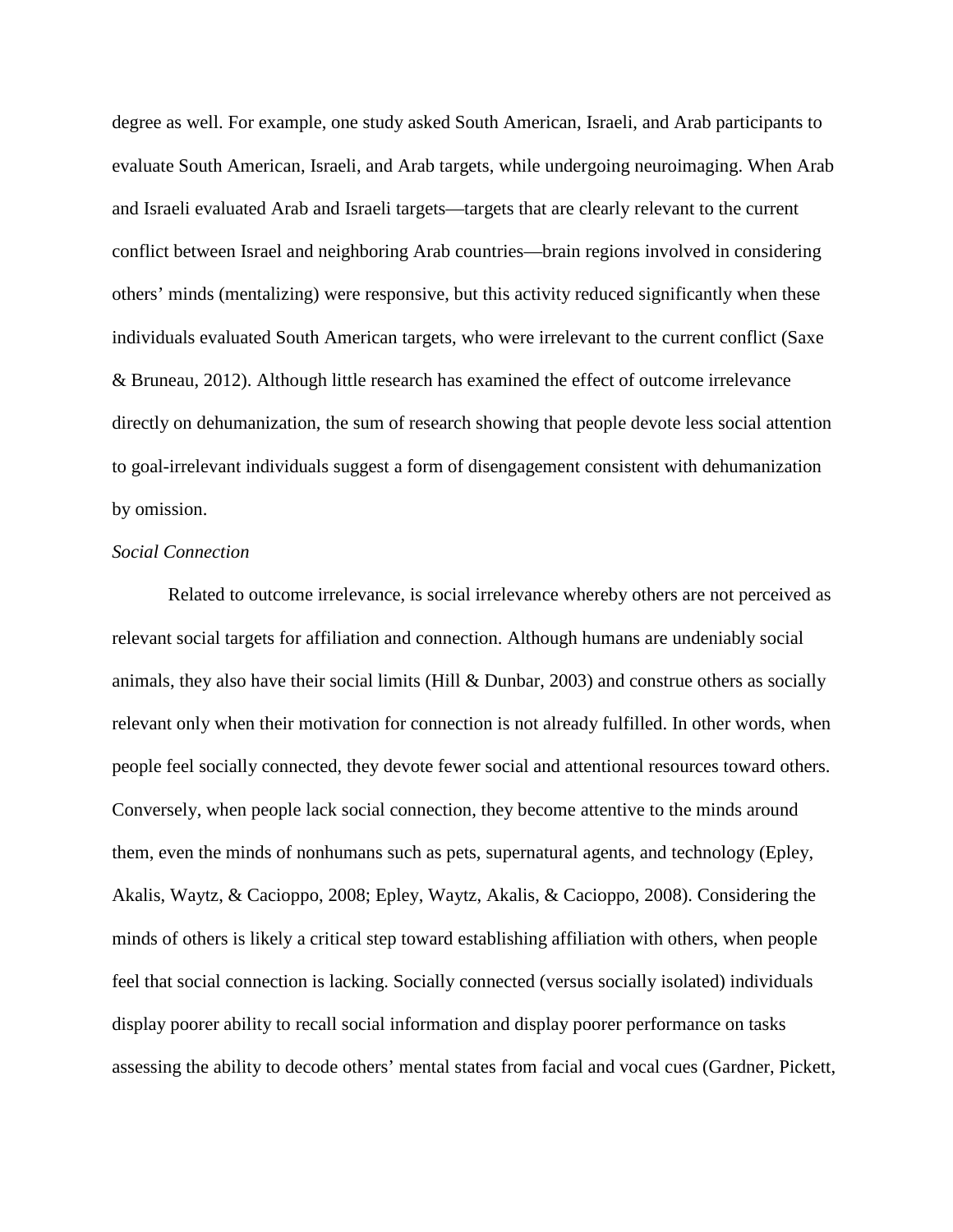Jefferis, & Knowles, 2005; Pickett, Gardner, & Knowles, 2004). Similarly, people who are experimentally induced to experience social acceptance display less interest in getting to know others (compared to individuals induced to experience social rejection) (DeWall, Baumeister,  $\&$ Vohs, 2008).

 In the clearest demonstration of the effect of social connection on dehumanization, one set of studies demonstrated that heightening people's feelings of social connection by asking them to recall close friends and family members, or by asking them to sit next to close friends, increased dehumanization (Waytz & Epley, 2012). People made to experience social connection (compared to comparable baseline conditions) attributed fewer mental states to others and reported that others were less worthy of moral concern because these others lacked feelings and emotions. Feeling socially connected makes people less dependent on others, and thus more prone to overlook others' mental states.

#### *Goal Instrumentality*

Whereas people are often afforded little attention because they are outcome irrelevant or socially irrelevant, people who are necessary to fulfill a goal may be afforded a great deal of attention—only not to their intrinsic value as humans, but instead to their extrinsic utility to complete the goal (Gruenfeld, Inesi, Magee, & Galinsky, 2008). Although this process might seem more active than passive, the active component only emerges in attention and consideration directed toward others' instrumentality. Because attention is finite, this very same active focus on instrumentality can lead to a more passive neglect and overlooking of people's essential humanity outside the scope of the focal goal. In other words, people who are instrumental for goals are treated like tools only, used to fulfill a purpose. Philosophically, using someone to achieve a goal is the very definition of objectification—people consider the instrumental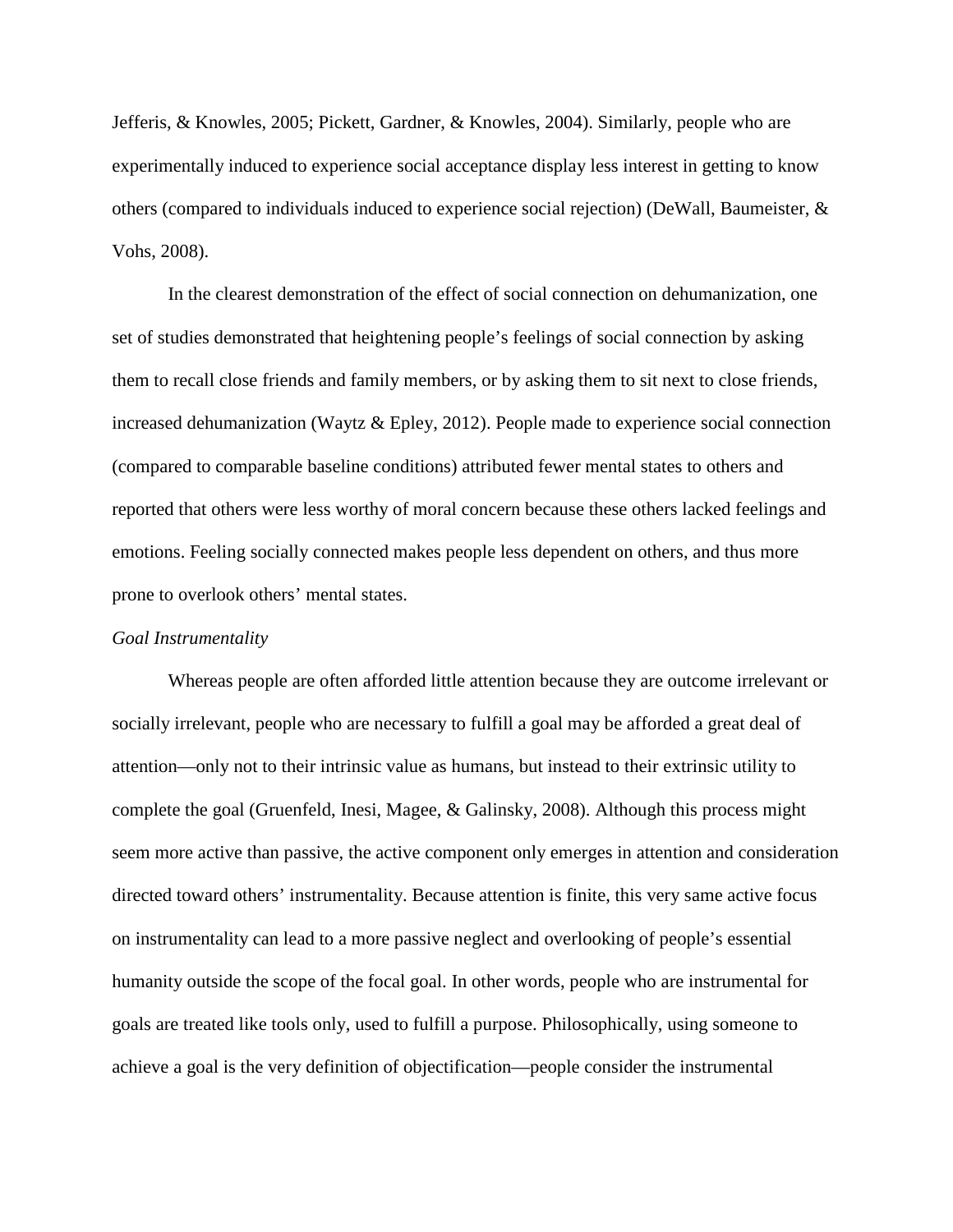individual like an object (Nussbaum, 1999). Empirical findings support this philosophical proposition. Instrumental others tend to be socially categorized based on their ability to fulfill a goal: they are more easily confused with equally instrumental others in memory tests (Fitzsimons & Shah, 2009) and are judged more in terms of the characteristics that make them instrumental (Maner, Miller, Moss, Leo, & Plan, 2012) compared with non-instrumental others. These data suggest that because instrumental others are valued primarily for their ability to fulfill the goal, people may tend to remember and judge them based on their utility. An instrumental person seems substitutable with any other person who can be equally instrumental.

A person's instrumentality also affects the extent to which others consider their mental capacities. For instance, as described above, experiments showed that when people considered others to be instrumental for sexual goals, they perceived these others to have more experiential but less agentic capacities compared to their less instrumental counterparts (Gray et al., 2011). In these experiments, the perception of instrumental individuals only diminished for the one dimension of mind that was unnecessary to fulfill the activated sexual goal: agency. This redistribution of mind, particularly the belief that sexual targets have less agency, may well account for the feelings of being "objectified" that individuals experience when they are considered instrumental for sexual goals (Cikara et al., 2011; Frederickson, & Roberts, 1987; Gervais, Vescio, Forster, Maass, & Suitner, 2012). There are also behavioral consequences to perceiving someone as more experiential: people administer less intense electric shocks to those they consider to have greater feeling (Gray et al., 2011).

In another set of experiments using a very different manipulation of goal instrumentality, when people felt more in need of health care, they perceived their physicians to have more agentic but fewer experiential capacities, again consistent with their (in this case, agentic but not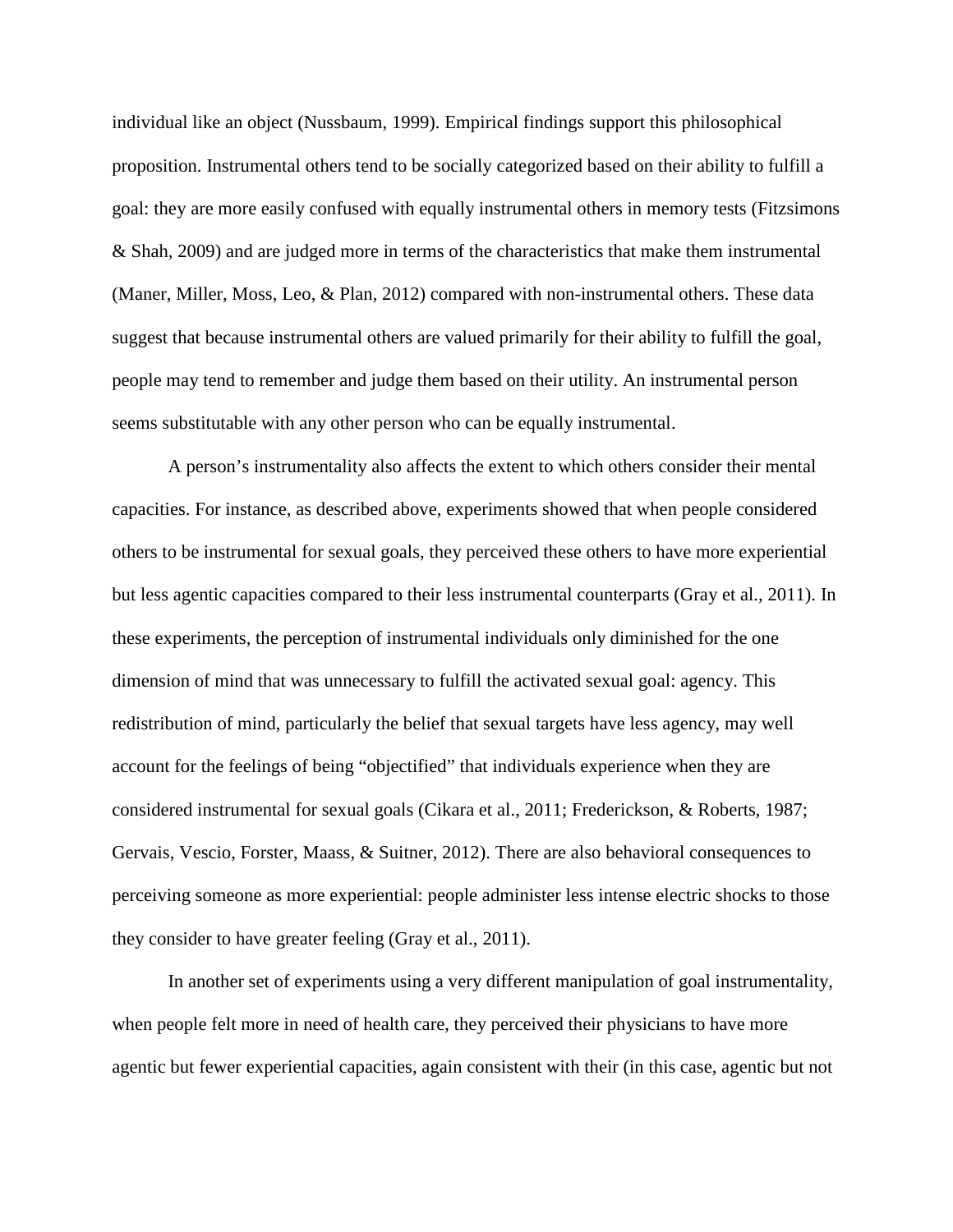experiential) goal for health care (Schroeder & Fishbach, 2014). Again, this redistribution of perceived mind has behavioral consequences: people are more likely to choose a physician showing little emotion when they have greater need for care.

#### *Possession of Resources: Status, Power, and Money*

 A final factor that triggers dehumanization by omission is possession of social and financial resources. People with relatively higher status, power, and money think and behave differently than those with fewer of these resources largely because these attributes allow people independence from others (Keltner, Gruenfeld, & Anderson, 2003; Vohs, Mead, & Goode, 2008). This perceived independence then allows people high (vs. low) in resources to spend fewer cognitive resources, attending to and engaging with others. We review how having each type of resource can affect these disengaging attitudes and behaviors toward others, resulting in dehumanization.

People with relatively higher socioeconomic status tend to have more self-focused cognitions (Kraus, Piff, & Keltner, 2009; Kraus, Piff, & Keltner, 2011) and display greater narcissism (Piff, 2014), resulting in various behavioral consequences that reflect a lack of concern for others (along the lines of dehumanization). These consequences included increased unethical behavior (Gino & Pierce, 2009; Piff, Stancato, Cote, Mandoza-Denton, & Keltner, 2012), reduced prosocial behavior (Piff, Kraus, Cote, Cheng, & Keltner, 2010) and greater disengagement during social interactions (Kraus & Keltner, 2009). For example, in one set of studies, upper class drivers were more likely to cut off other vehicles and pedestrians at a crosswalk (Piff et al., 2012). People made to feel like they ranked relatively higher in social-class (e.g., by comparing themselves to people with less money, less education, and less respected jobs) were also literally more likely to take candy from children and cheat in a laboratory game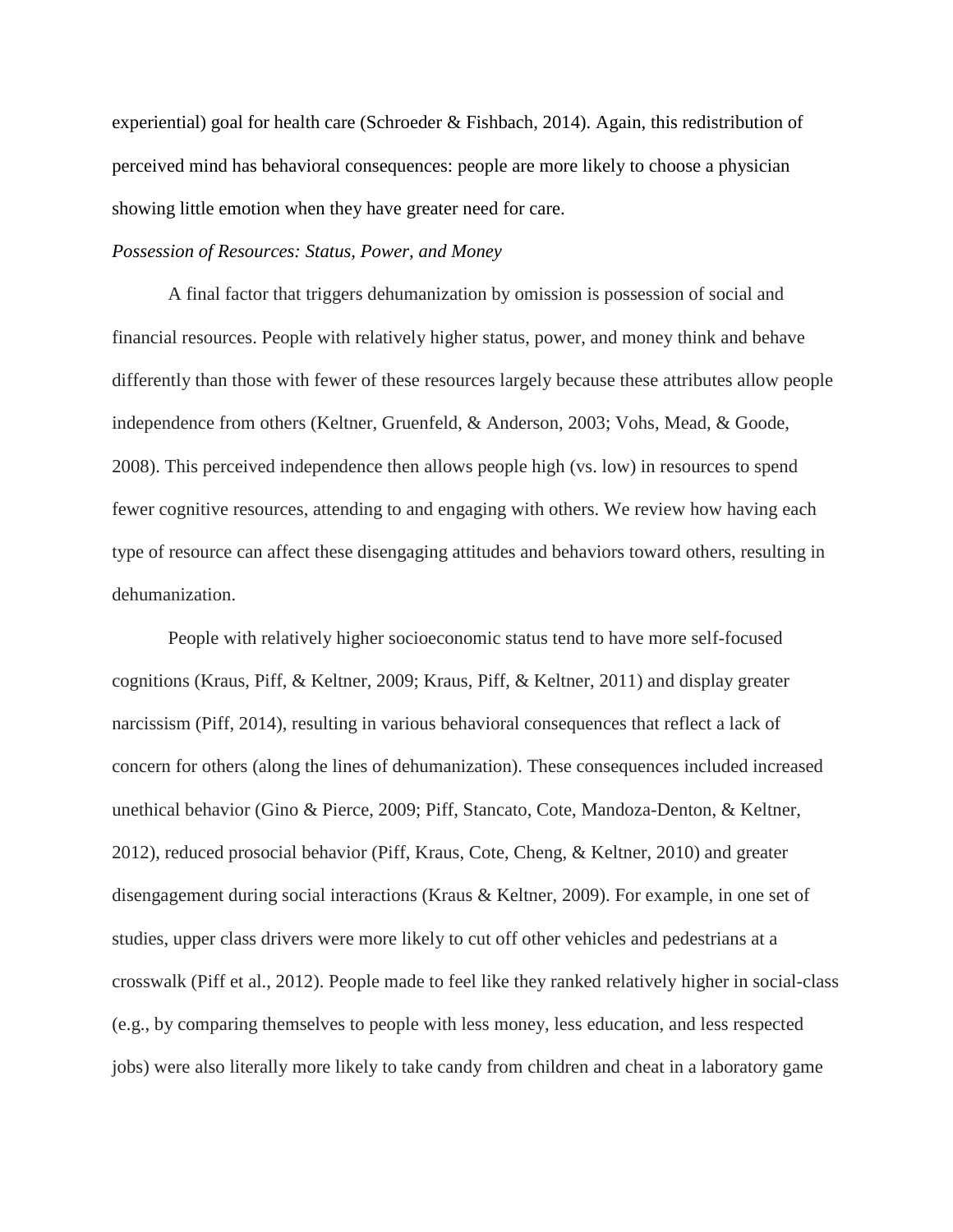than people made to feel relatively lower in social class (Piff et al., 2012). In another set of studies, upper class participants were less generous to strangers in the dictator game, less willing to make charitable donations, and exhibited less trust in a trust game, compared to lower class participants (Piff et al., 2010). Even upper class individuals' subtle, nonverbal behaviors indicate that they are less socially engaged, displaying more disengagement cues (e.g., doodling) and fewer engagement cues (e.g., head nods, laughs) during their interactions with others (Kraus  $\&$ Keltner, 2009). Perhaps because of this apparent inattention to others, higher social-class individuals are less accurate in their understanding of others' emotions and thoughts (Kraus, Cote, & Keltner, 2010).

Feeling powerful may have similar consequences as feeling high-status in that powerful people often seem inattentive to others. Powerful people tend to objectify others and consider them more in terms of extrinsic utility than intrinsic worth as humans (Gruenfeld et al., 2008; see also Slabu & Guinote, 2010). This relationship between power and objectification is moderated by the purpose of one's power (Overbeck & Park, 2006) as well as the utility of the person being perceived (Gruenfeld et al., 2008). For instance, in one study, people assigned to the role of manager in a game but told their responsibilities were primarily "people-centered" could better remember employees' names and otherwise individuate them compared to people whose manager responsibilities were primarily "product-centered" (Overbeck & Park, 2006). Feeling powerful also can increase stereotyping (Fiske, 1993; Guinote & Phillips, 2010) decrease perspective-taking (Galinsky, Magee, Inesi, & Gruenfeld, 2006), and decrease compassion toward another person's distress (Van Kleef et al., 2008). These disparate but related findings, which together suggest that higher power individuals may subtly perceive and treat others as less than human, have led to . the suggestion that power ultimately produces asymmetric social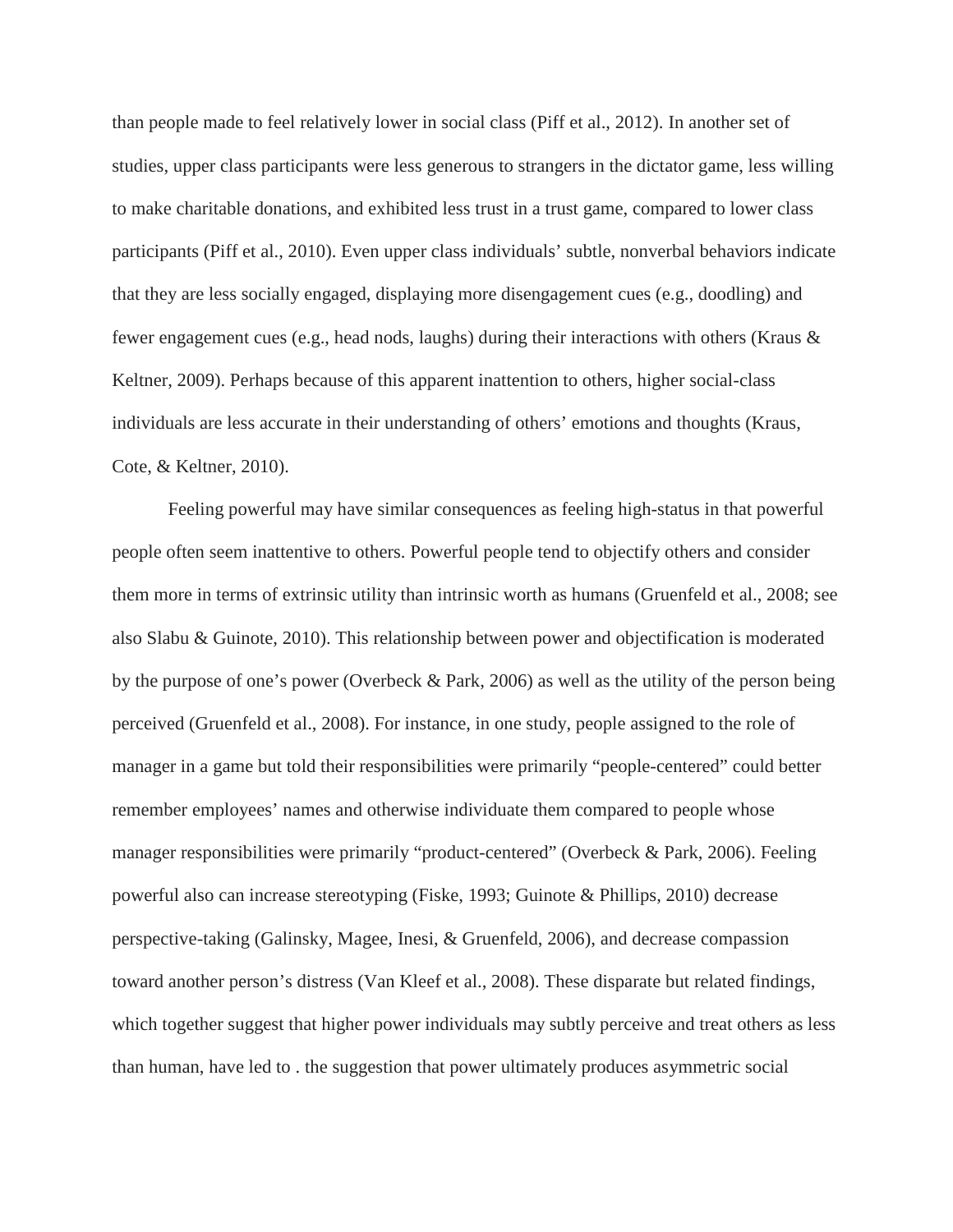distance with higher power individuals feeling more distant than lower power individuals (Magee & Smith, 2013). This theory predicts that powerful individuals will have less interest in others' mental states (e.g., reduced empathic accuracy, Gonzaga, Keltner, & Ward, 2008; Woltin, Corneille, Yzerbyt, & Forster, 2011), be more imperviousness to social influence (e.g., Galinsky et al., 2008, See, Morrison, Rothman, & Soll, 2011), and experience fewer socially engaging emotions (e.g., compassion and gratitude). Consistent with the little evidence that exists on power dehumanization (see Lammers & Stapel, 2011), the social distance theory of power overall predicts that more versus less powerful individuals will be less response to others' needs and generally treat others with less humanity.

A final pervasive resource that seems to influence perceptions of others is money. Merely being exposed to money can lead people to endorse ideologies associated with social inequality and dehumanization (Caruso, Vohs, Baxter, & Waytz, 2012). People exposed to money are more likely to believe social advantaged groups should dominate disadvantaged groups and that victims deserve their fates (Caruso et al., 2013). Therefore, although money seems to encourage individual self-sufficiency (Vohs et al., 2008), it may also encourage social distance from others, making people feel less distressed about social exclusion, for instance (Zhou, Vohs, & Baumeister, 2009). Money seems to activate dual motivations that may at times be in conflict: a motive for personal responsibility and fairness, but also a motive for distance from others and selfishness, which could conversely lead to cheating or treating others unfairly. A recent set of studies proposed a moderator that could explain these diverging motives—whether the money is clean versus dirty (Yang et al., 2013). Clean money may lead to fair treatment of others, whereas dirty money leads to cheating and unfair treatment. In particular, exposure to dirty money may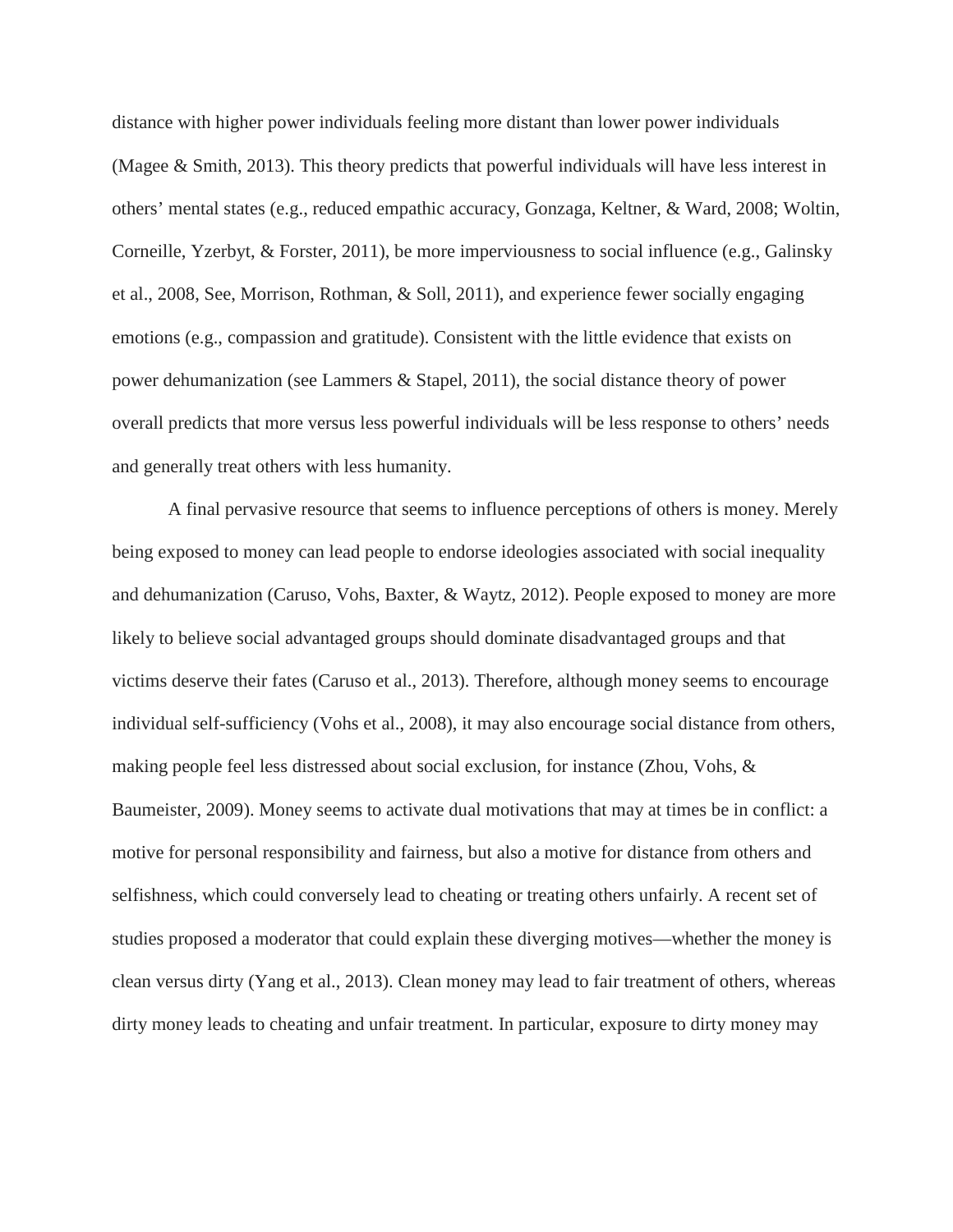therefore account for the antisocial and dehumanizing behaviors exemplified in economic games, such as cheating or giving less money to others (Yang et al., 2013).

### Concluding Thoughts on a Shift in Focus

 Here we have documented and distinguished between two general forms of dehumanization: commission and omission. Whereas theory and empirical evidence supporting dehumanization by omission is relatively recent, theoretical discussion of dehumanization by commission has been ongoing for the past 50 years. Although examples of dehumanization by commission might be more salient in memory—as we have noted, historical examples include the Mai Lai massacre, the Holocaust, American slavery, and Rwandan Genocide dehumanization by omission might be more common in daily life, and thus easier to overlook. However, just as acts of omission and commission can result in the same absolute level of harm (withholding the truth versus lying; failing to save someone from drowning versus pushing someone below the water; Spranca et al., 1991), we suggest that dehumanization by omission can be just as consequential as its counterpart. We thus encourage greater empirical attention to the various ways that dehumanization may irreparably damage social interactions.

 One reason for this suggestion is that many of the consequences of these two forms of dehumanization we have documented are similar, including willingness to torture (Viki et al., 2013; Waytz & Epley, 2012), sexual subjugation (Gervais et al., 2012; Gray et al., 2011), and decreased compassion during times of need (Cuddy et al., 2007; Van Kleef et al., 2008). Second, whereas dehumanization by commission may contribute to massacre, dehumanization by omission is more likely to contribute to experiences of loneliness and exclusion that are just as deadly in terms of risks to physical and mental health, and ultimately mortality (House, Landis, & Umberson, 1988; Luo, Hawkley, Waite, & Cacioppo, 2012; Steptoe, Shankar, Demakakos, &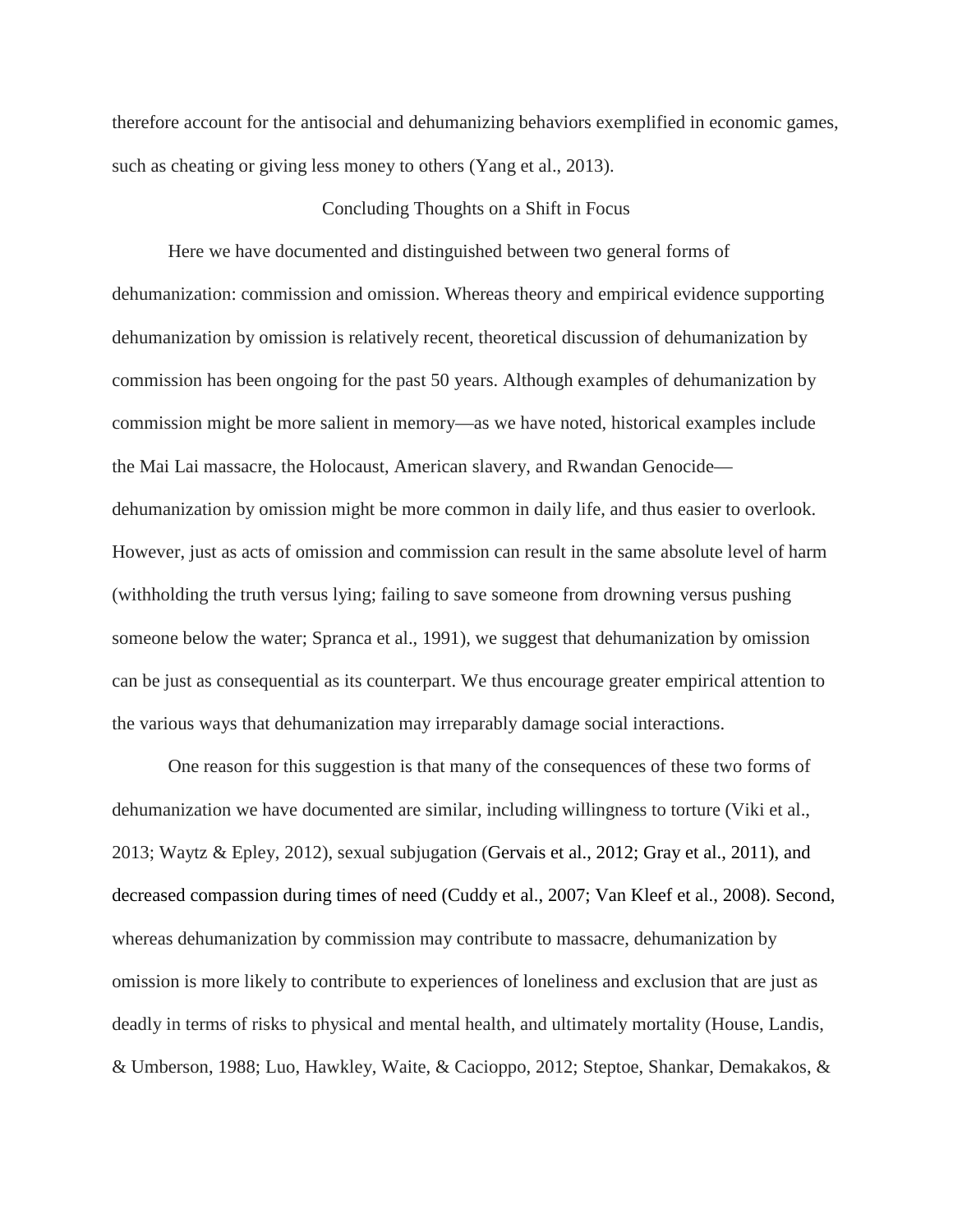Wardle, 2013). For example, dehumanization by omission is more likely to result in subtle forms of failing to attend to others' full humanity such as forgetting their names, ignoring their needs, or not considering their feelings. Finally, whereas in dehumanization by commission the harm clearly befalls the target, harm may also befall the perpetrator in dehumanization by omission. For example, by overlooking the humanness of others toward whom one holds no prior prejudice, individuals may mistakenly forgo opportunities for affiliation, make poor choices about whom to hire, and generally fail to benefit from the social opportunities others may offer if they were attributed full mental capacity. Dehumanization by commission has more violent and detrimental consequences for the target, but dehumanization by omission may subtly affect both the perpetrator and target, resulting in common and ultimately costly mistakes. Aggregated over a lifetime, apathy, not antipathy, could best predict detachment from fellow humans.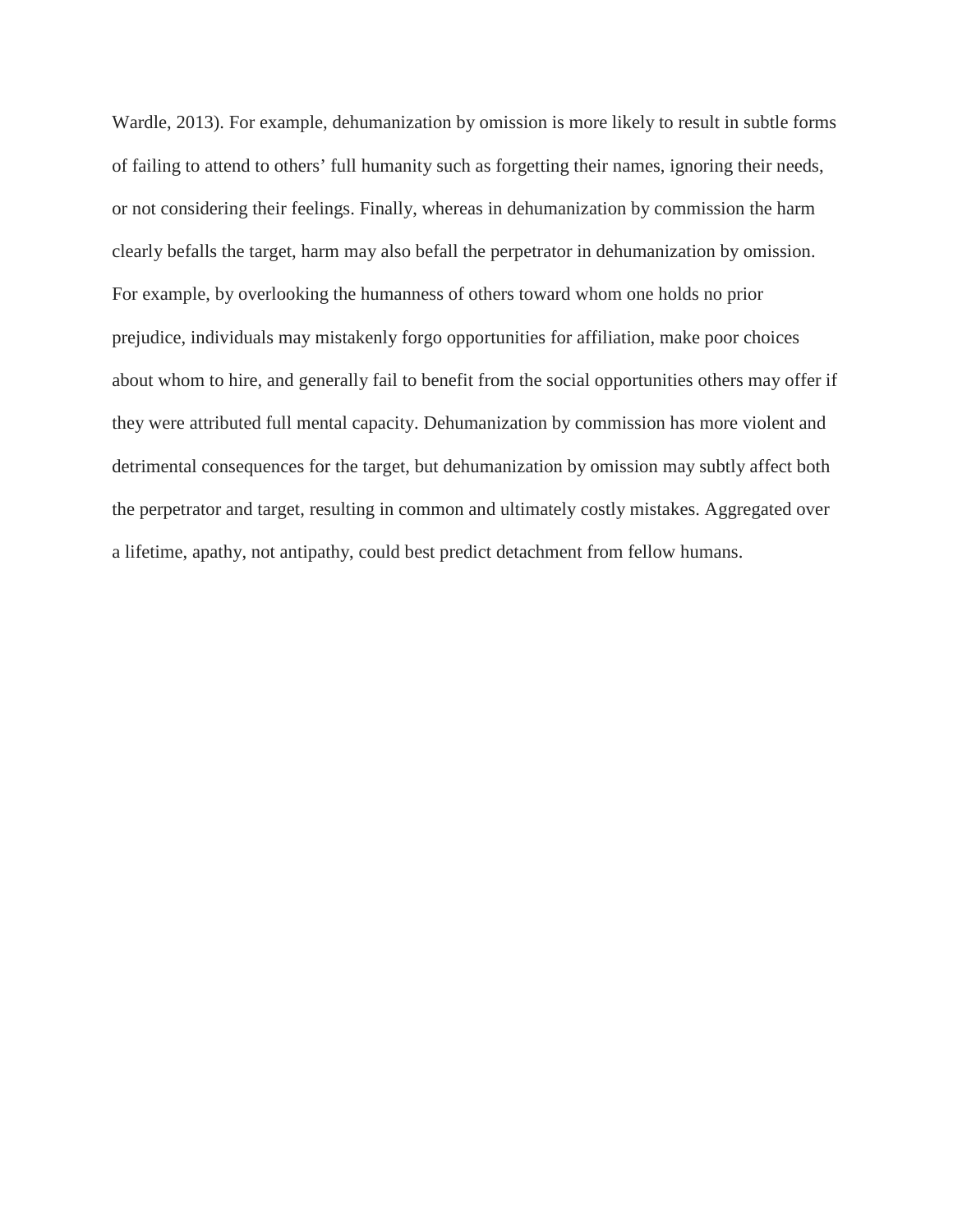#### References

- Ackerman, J. M., Shapiro, J. R., Neuberg, S. L., Kenrick, D. K., Becker, D. V., Griskevicius, V., Maner, J. K.,  $\&$  Schaller, M. (2006). They all look the same to me (unless they're angry): From out-group homogeneity to out-group heterogeneity. *Psychological Science, 17*, 836–840.
- Bain, P. G., Park, J., Kwok, C., & Haslam, N. (2009). Attributing human uniqueness and human nature to cultural groups: Distinct forms of subtle dehumanization. *Group Processes & Intergroup Relations, 12*, 789–805.
- Ball-Rokeach, S. (1972). *The legitimization of violence*. In J. F. Short, Jr. & M. E. Wolfgang (Eds.), Collective Violence, Chicago: Aldine Atherton.
- Bandura, A. (1990). Selective activation and disengagement of moral control. *Journal of Social Issues, 46*, 27–46.
- Bandura, A., Underwood, B., & Fromson, M. E. (1975). Disinhibition of aggression through diffusion of responsibility and dehumanization of victims. *Journal of Research in Personality, 9*, 253–269
- Bar-Tal, D. (1988). Delegitimizing relations between Israeli Jews and Palestinians: A social psychological analysis. In J. Hofman (Ed.), *Arab-Jewish relations in Israel: A quest in human understanding* (pp. 217–248). Bristol, IN: Wyndham Hall.
- Bar-Tal, D. (1989). Delegitimization: The extreme case of stereotyping and prejudice. In D. Bar-Tal, C. Graumann, A, W. Kruglanski, & W. Stroebe (Eds.), *Stereotyping and prejudice: Changing conceptions* (pp. 169–188). New York: Springer-Verlag.
- Bar-Tal, D. (1990). Causes and consequences of delegitimization: Models of conflict and ethnocentricism. *Journal of Social Issues, 46*, 65–81.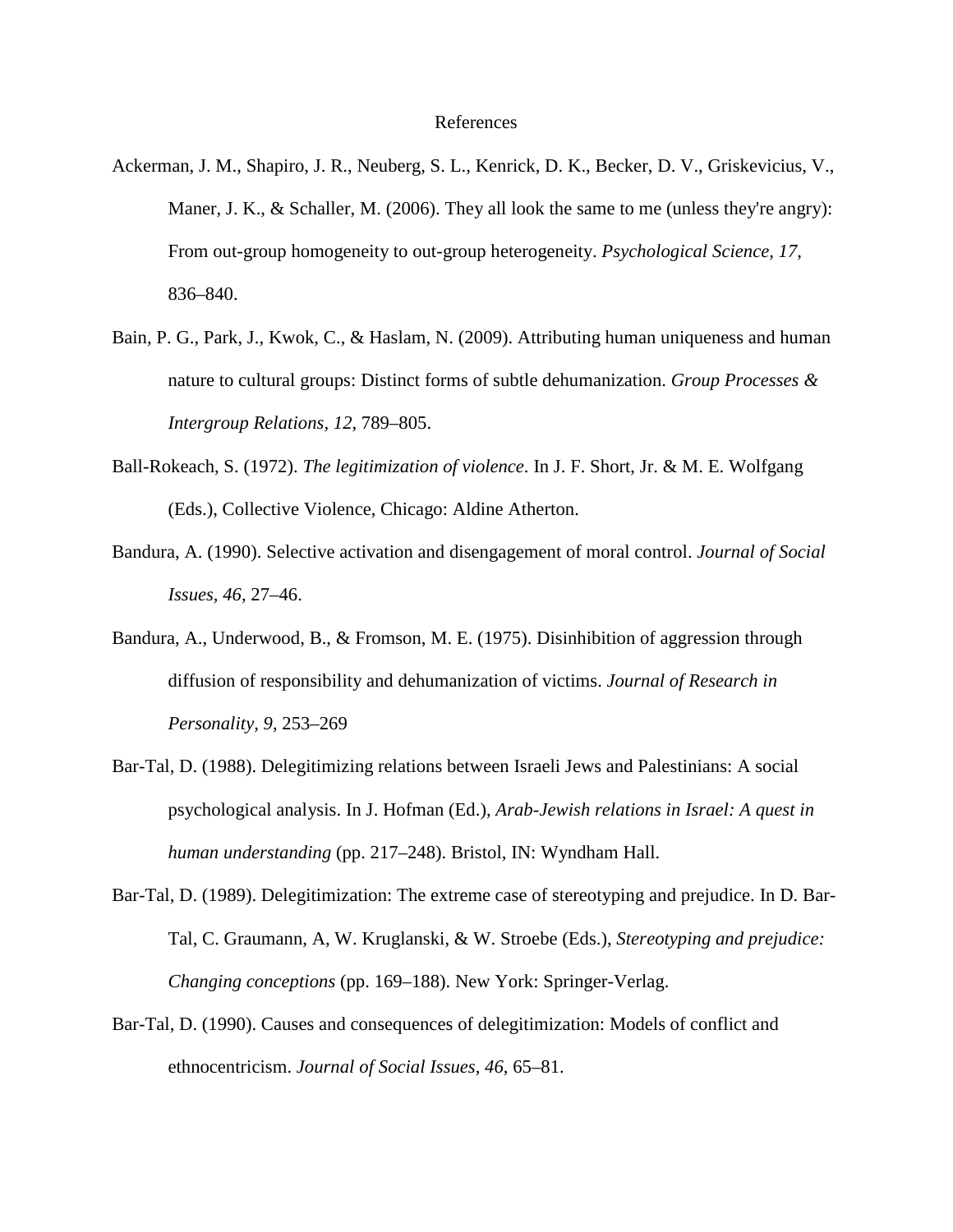- Baron, J., & Ritov, I. (1994). Reference points and omission bias. *Organizational Behavior and human Decision Processes*, *59*(3), 475–498.
- Bastian, B., Denson, T., & Haslam, N. (2013). The roles of dehumanization and moral outrage in retributive justice. *PLoS ONE, 8(4)*, e61842.
- Berger, C. R. & Douglas, W. (1981). Studies in interpersonal epistemology 111: Anticipated interaction, self-monitoring, and observational context selection. *Communication Monographs, 48*, 183–196.
- Bernard, P., Gervais, S. J., \*Allen, J., Campomizzi, S. & Klein, O. (2012). Integrating sexual objectification with object versus person recognition: The sexualized body-inversion hypothesis. *Psychological Science, 23*, 469–471.
- Berscheid, E., Graziano, W., Monson, T., & Dermer, M. (1976). Outcome dependency: Attention, attribution, and attraction. *Journal of Personality and Social Psychology, 34*, 978–989.
- Boccato, G., Cortes, B., Demoulin, S., & Leyens, J. P. (2007). The automaticity of infrahumanization. *European Journal of Social Psychology, 37*, 987–999.
- Boyle, R. (1972). *The flower of the dragon: The breakdown of the U.S. Army in Vietnam*. San Francisco: Ramparts.
- Briere, J., & Malamuth, N. M. (1983). Self-reported likelihood of sexual aggression: Attitudinal versus sexual explanations. *Journal of Research in Personality, 17*, 315–323.
- Bruneau, E. G., & Saxe, R. (2012). The power of being heard: The benefits of 'perspectivegiving' in the context of intergroup conflict. *Journal of Experimental Social Psychology, 84*, 855–866.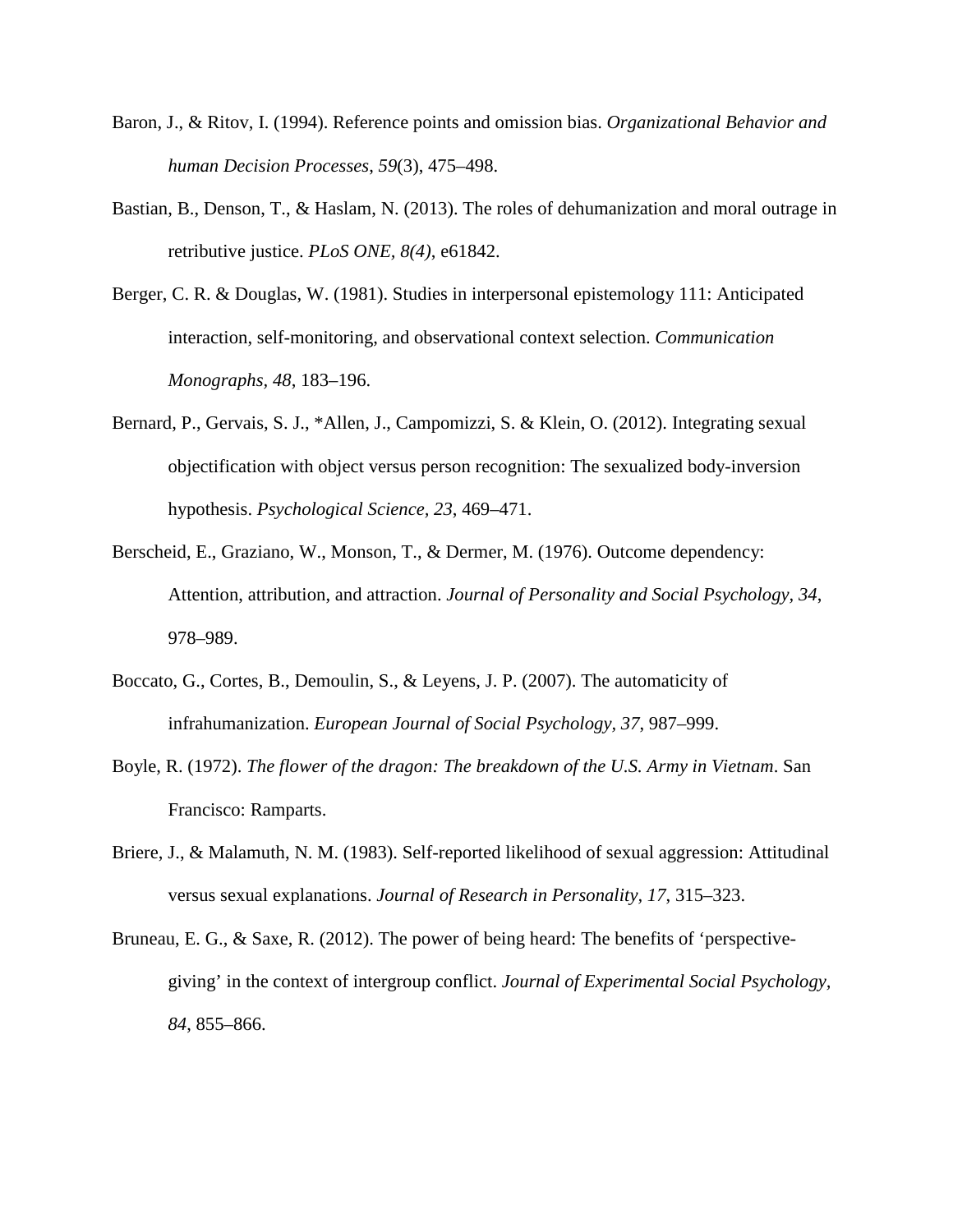- Caruso, E. M., Vohs, K. D., Baxter, B., & Waytz, A. (2012). Mere Exposure to Money Increases Endorsement of Free-Market Systems and Social Inequality. *Journal of Experimental Psychology: General*.
- Cikara, M., Eberhardt, J. L., & Fiske, S. T. (2011). From agents to objects: Sexist attitudes and neural responses to sexualized targets. *Journal of Cognitive Neuroscience, 23*, 540–551.
- Cuddy, A. J. C., Rock, M. S., & Norton, M. I. (2007). Aid in the aftermath of Hurricane Katrina: Inferences of secondary emotions and intergroup helping. *Group Processes & Intergroup Relations, 10*, 107–118.
- Demoulin, S., Leyens, J. P., Paladino, M. P., Rodriguez, R. T., Rodriguez, A. P., & Dovidio, J. F. (2004). Dimensions of "uniquely" and "nonuniquely" human emotions. *Cognition and Emotion, 18*, 71–96.
- Deutsch, M. (1973). *The resolution of conflict: Constructive and destructive processes*. New Haven, CT: Yale University Press.
- Deutsch, M. (1990). Psychological roots of moral exclusion. *Journal of Social Issues, 46*, 21–25.
- DeWall, C. N., Baumeister, R. F., & Vohs, K. D. (2008). Satiated with belongingness? Effects of acceptance, rejection, and task framing on self-regulatory performance. *Journal of Personality and Social Psychology, 95*, 1367–1382.
- Diener, E. (1977). Deindividuation: Causes and consequences. *Social Behavior and Personality, 5*, 143–155.
- Epley, N., & Waytz, A. (2010). Mind perception. In S. T. Fiske, D. T. Gilbert, & G. Lindsay (Eds.), *The Handbook of Social Psychology* (5th ed., pp. 498–541). New York: Wiley.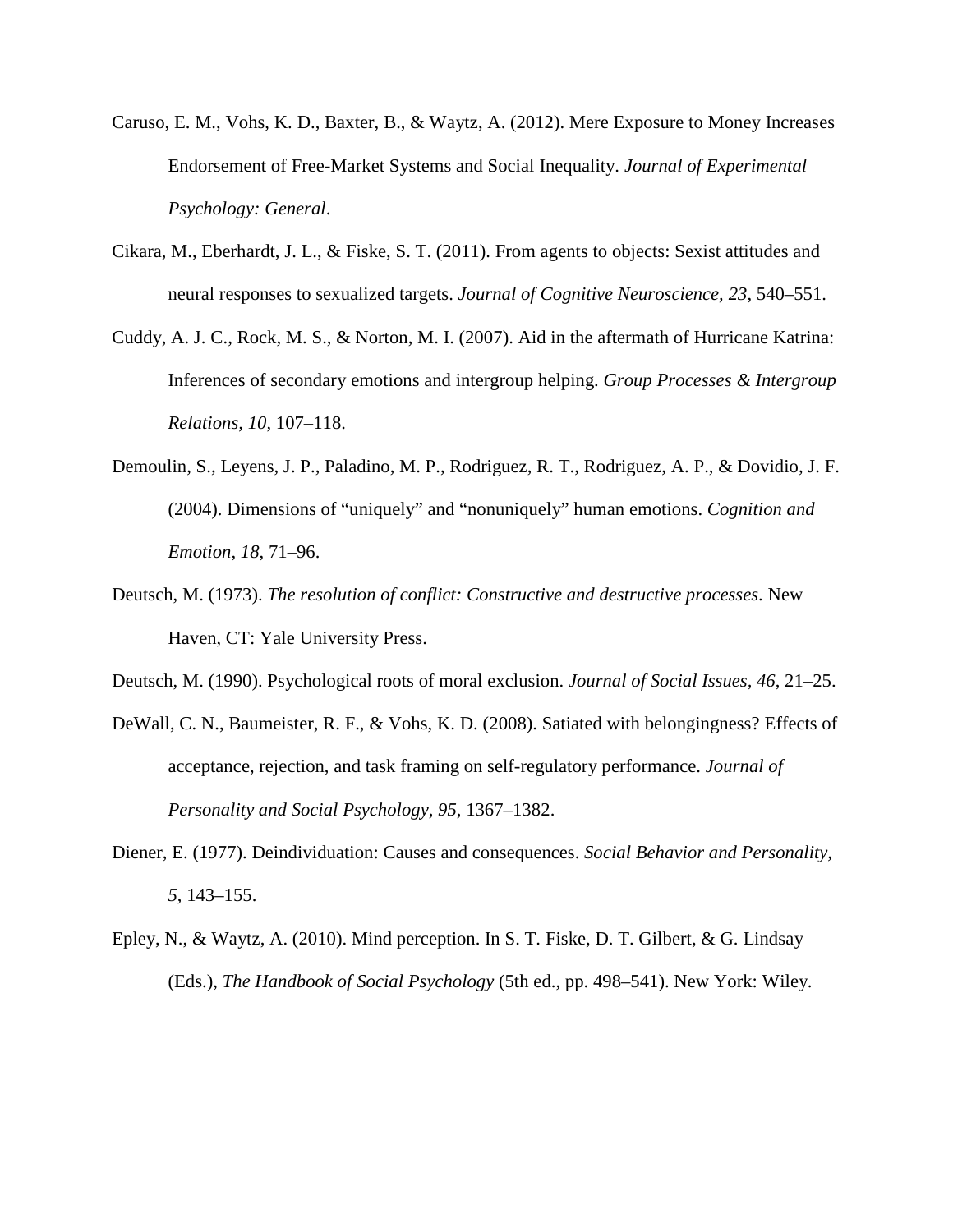- Epley, N., Akalis, S., Waytz, A., & Cacioppo, J. T. (2008). Creating social connection through inferential reproduction: Loneliness and perceived agency in gadgets, gods, and greyhounds. *Psychological Science, 19*, 114–120.
- Epley, N., Schroeder, J. R., & Waytz, A. (2013). Motivated mind perception: Treating pets as people and people as animals. In Gervais, S. (Ed.), *Nebraska Symposium on Motivation* (Vol. 60, pp 127-152). Springer: New York.
- Epley, N., Waytz, A., Akalis, S., & Cacioppo, J. (2008). When we need a human: motivational determinants of anthropomorphism. *Social Cognition, 19*, 114–20
- Erber, R., & Fiske, S.T. (1984). Outcome dependency and attention to inconsistent information. *Journal of Personality and Social Psychology, 47*, 709–726.
- Esses, V. M., Veenvliet, S., Hodson, G., & Mihic, L. (2008). Justice, morality, and the dehumanization of refugees. *Social Justice Research, 21*, 4–25.
- Fiske, S. T. (1993). Controlling other people: The impact of power on stereotyping. *American Psychologist, 48*, 621–628.
- Fitzsimons, G. M., & Shah, J. Y. (2009). Confusing one instrumental other for another: Goal effects on social categorization. *Psychological Science, 20*, 1468–1472.
- Frederickson, B. L., & Roberts, T.-A. (1997). Objectification theory. *Psychology of Women Quarterly, 21*, 173–206.
- Galinsky, A., Magee, J., Inesi, M., & Gruenfeld, D. (2006). Power and perspectives not taken. *Psychological Science, 17*, 1068–1074.
- Gardner, W.L., Pickett, C.L., Jefferis, V., & Knowles, M. (2005). On the outside looking in: Loneliness and social monitoring. *Personality and Social Psychology Bulletin, 31*, 1549– 1560.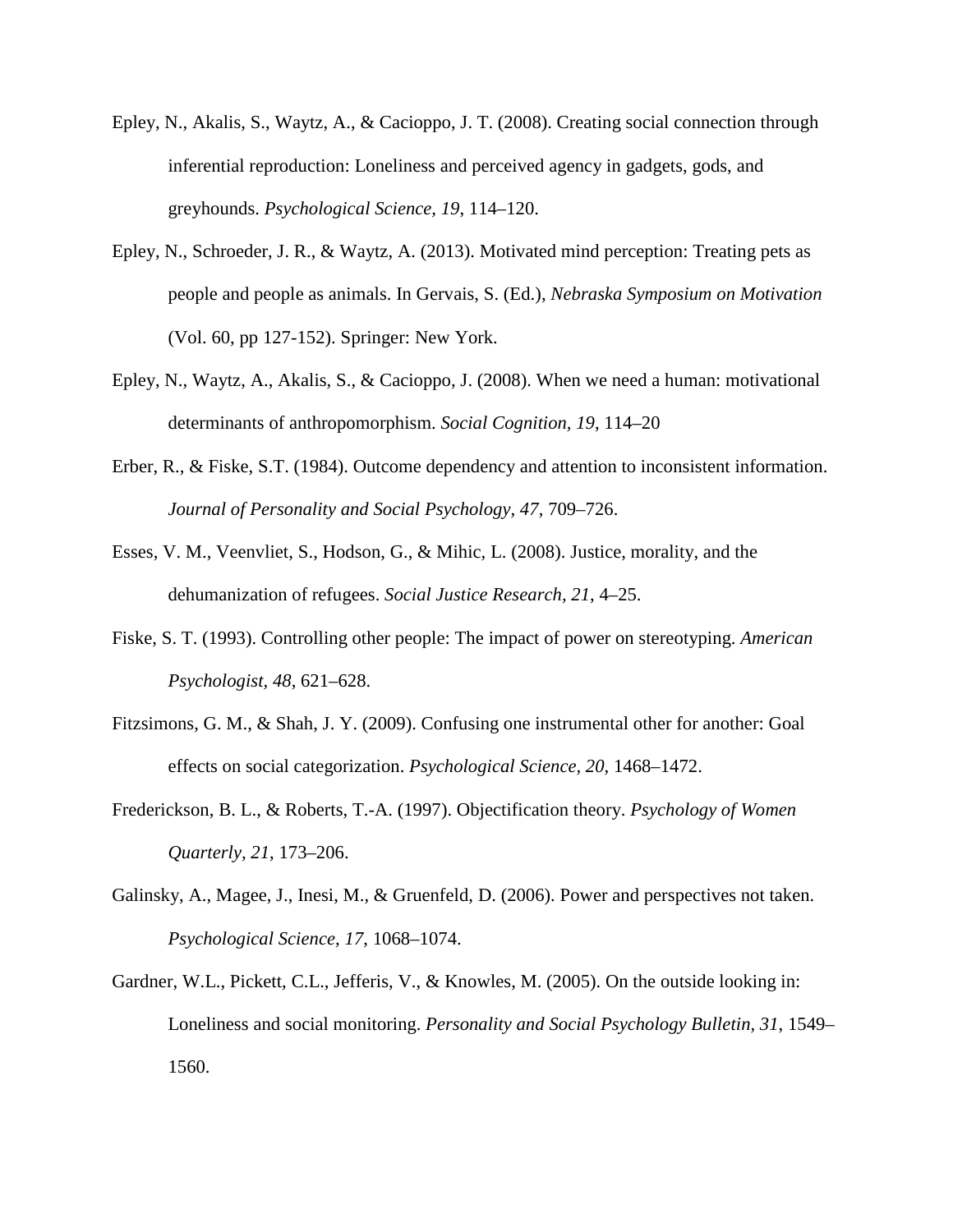- Gaunt, R., Leyens, J. Ph., & Demoulin, S. (2002) Intergroup relations and the attribution of emotions: Control over memory for secondary emotions associated with ingroup versus outgroup. *Journal of Experiment Social Psychology, 38*, 508–514.
- Gervais, S. J., Vescio, T. K., Förster, J., Maass, A., & Suitner, C. (2012). Seeing women as objects: The sexual body part recognition bias. *European Journal of Social Psychology, 42*, 743–753.
- Gino, F., & Pierce, L. (2009). The abundance effect: Unethical behavior in the presence of wealth. *Organizational Behavior and Human Decision Processes, 109*, 142–155.
- Goff, P., Eberhardt, J., Williams, M., & Jackson, M. (2008). Not yet human: implicit knowledge, historical dehumanization, and contemporary consequences. *Journal of Personality and Social Psychology, 94*, 292–306.
- Goff, P. A., Jackson, M. C., Di Leone, B. A., Culotta, C. M., & DiTomasso, N. A. (2014). The essence of innocence: Consequences of dehumanizing black children. *Journal of Personality and Social Psychology, 106*, 526–545.
- Gonzaga, G., Keltner, D., & Ward, D. (2008). Power in mixed-sex stranger interactions. *Cognition & Emotion, 22*, 1555–1568.
- Gray, H. M., Gray, K., & Wegner, D. M. (2007). Dimensions of mind perception. *Science, 315*, 619.
- Gray, K., Knobe, J., Sheskin, M., Bloom, P., & Feldman Barrett, L. (2011). More than a body: Mind perception and the nature of objectification. *Journal of Personality and Social psychology, 101*, 1207–1220.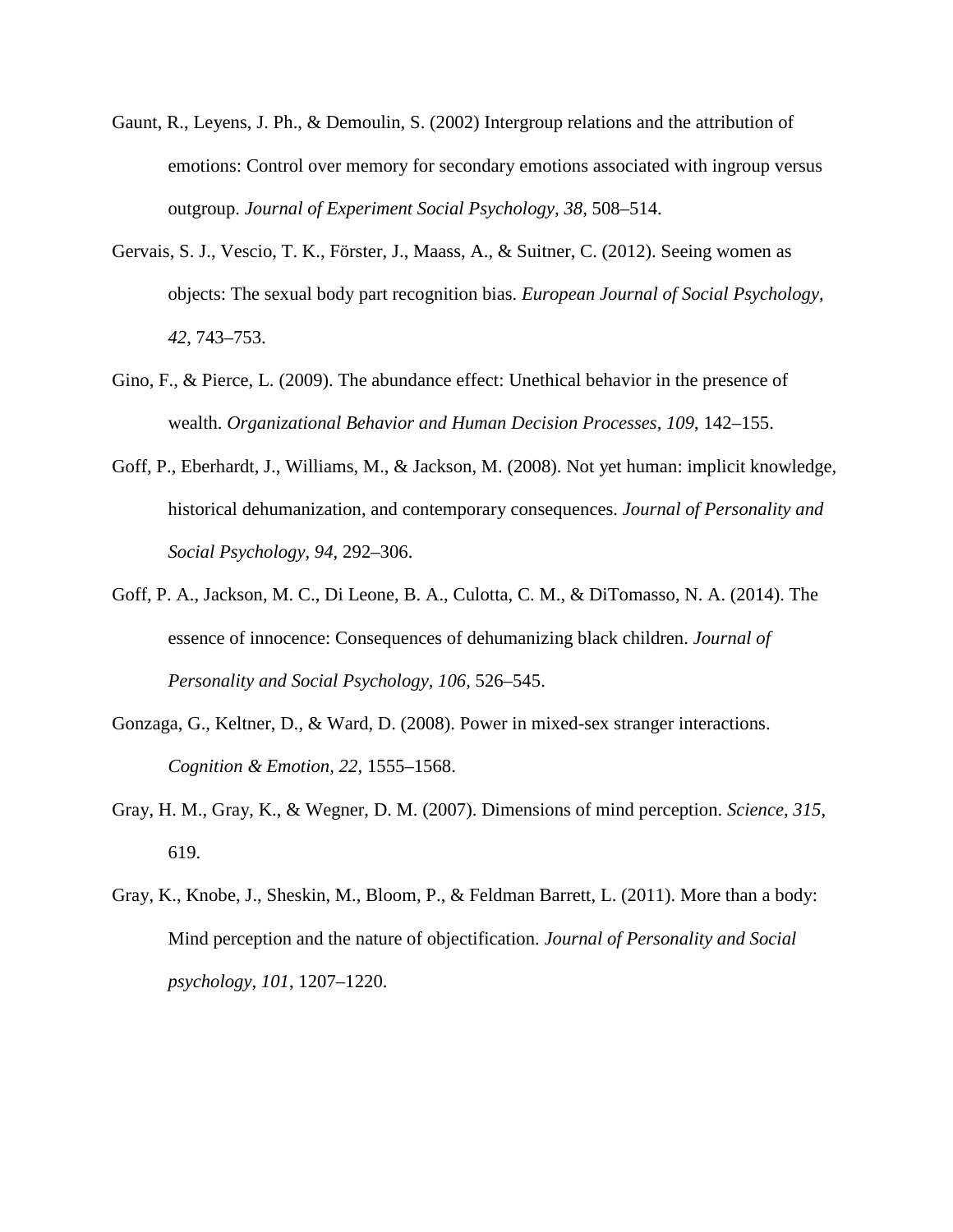- Greitemeyer, T., & McLatchie, N. (2011). Denying humanness to others: a newly discovered mechanism by which violent video games increase aggressive behavior. *Psychological Science, 22*, 659–665.
- Gruenfeld, D. H., Inesi, E. M., Magee, J. C., & Galinsky, A. D. (2008). Power and the objectification of social targets. *Journal of Personality and Social Psychology, 95*, 111– 127.
- Guinote, A., & Phillips, A. (2010). Power can increase stereotyping: Evidence from managers and subordinates in the hotel industry. *Social Psychology, 41*, 3–9.
- Harris, L. T., & Fiske, S. T. (2006). Dehumanizing the lowest of the low—Neuroimaging responses to extreme out-groups. *Psychological Science, 17*, 847–853.
- Harris, L. T., & Fiske S. T. (2011). Dehumanized perception: a psychological means to facilitate atrocities, torture, and genocide? *Journal of Psychology, 219*, 175–181.
- Haslam, N. (2006). Dehumanization: An integrative review. *Personality and Social Psychology Review, 10*, 252–264.
- Haslam, N., & Bain, P. (2007). Humanizing the self: moderators of the attribution of lesser humanness to others. *Personality Social Psychological Bulletin, 33*, 57–68.
- Haslam, N., Bain, P., Douge, L., Lee, M., & Bastian, B. (2005). More human than you: attributing humanness to self and others. *Journal of Personality and Social Psychology, 89*, 937–950.
- Haslam, N., & Loughnan, S. (2014). Dehumanization and infrahumanization. *Annual Review of Psychology, 65*, 399–423.
- Hill, R. A., & Dunbar, R. I. (2003). Social network size in humans. *Human nature*, *14*(1), 53–72.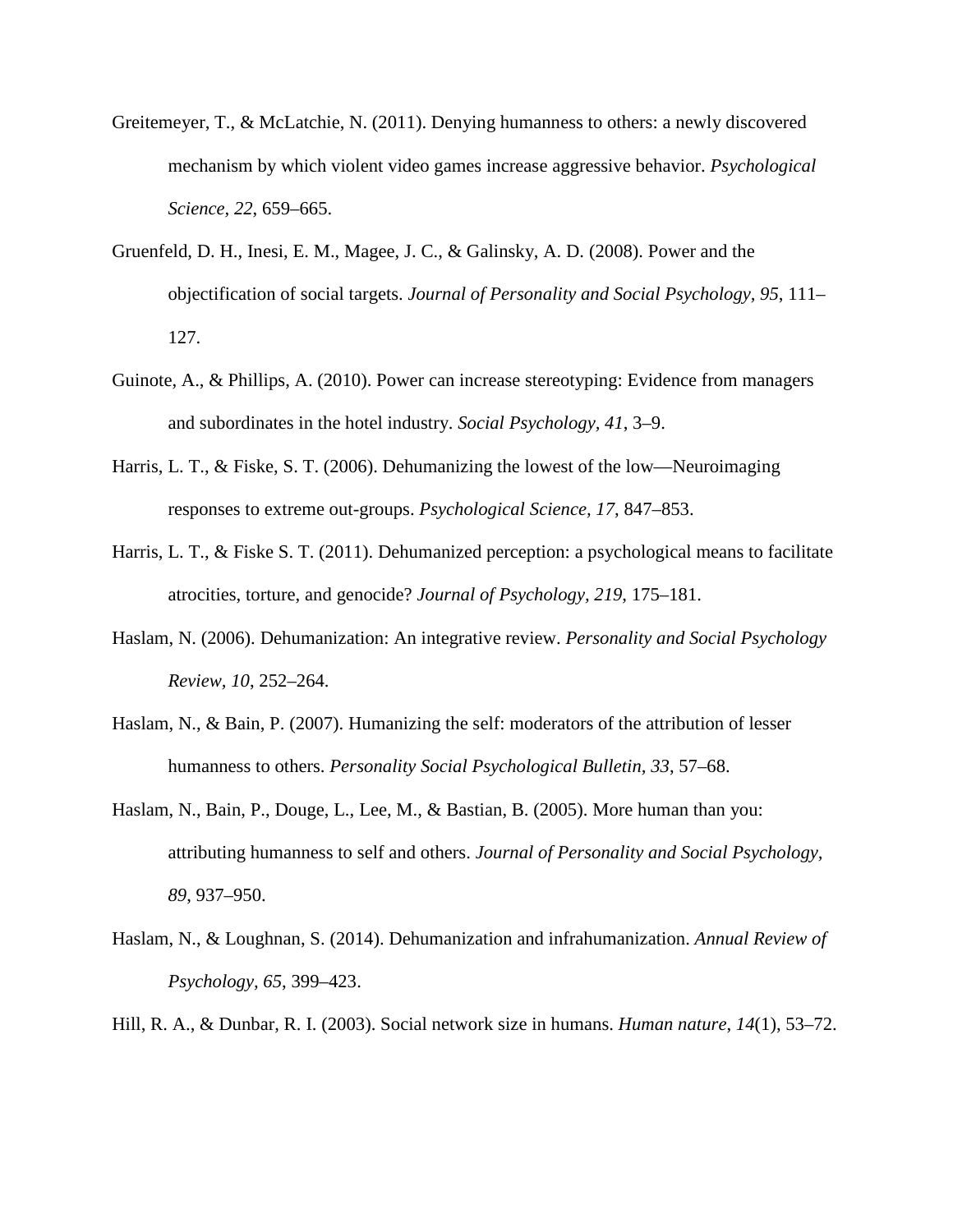- Hodson, G., & Costello, K. (2007). Interpersonal disgust, ideological orientations, and dehumanization as predictors of intergroup attitudes. *Psychological Science, 18*, 691– 698.
- House, J. S., Landis, K. R., & Umberson, D. (1988). Social relationships and health. *Science*, *241*(4865), 540-545.
- Karniol, R. (2003). Egocentrism versus protocentrism: The status of self in social prediction. *Psychological Review, 110*, 564–580.
- Kellerman, K., & Reynolds, R. (1990). When ignorance is bliss: The role of motivation to reduce uncertainty in uncertainty reduction theory. *Human Communication Research, 17*, 5–75.
- Kelman, H. (1973). Violence without moral restraint; Reflections on the dehumanization of victims and victimizers. *Journal of Social Issues, 29(4)*, 25–61.
- Keltner, D. J., Gruenfeld, D. H., & Anderson, C. (2003). Power, approach, and inhibition. *Psychological Review, 110*, 265–284.
- Koval, P., Laham., S., Haslam, N., Bastian, B., & Whelan, J. (2012). Our flaws are more human than yours: Ingroup bias in humanizing negative characteristics. *Personality and Social Psychology Bulletin, 38*, 283–295.
- Kozak, M. J., Marsh, A. A., & Wegner, D. M. (2006). What do I think you're doing? Action identification and mind attribution. *Journal of Personality and Social Psychology, 90*, 543–555.
- Kraus, M. W., Côté, S., Keltner, D. (2010) Social class, contextualism, and empathic accuracy. *Psychological Science, 21*, 1716–1723.
- Kraus, M. W., & Keltner, D. (2009). Signs of socioeconomic status: A thin-slicing approach. *Psychological Science, 20*, 99–106.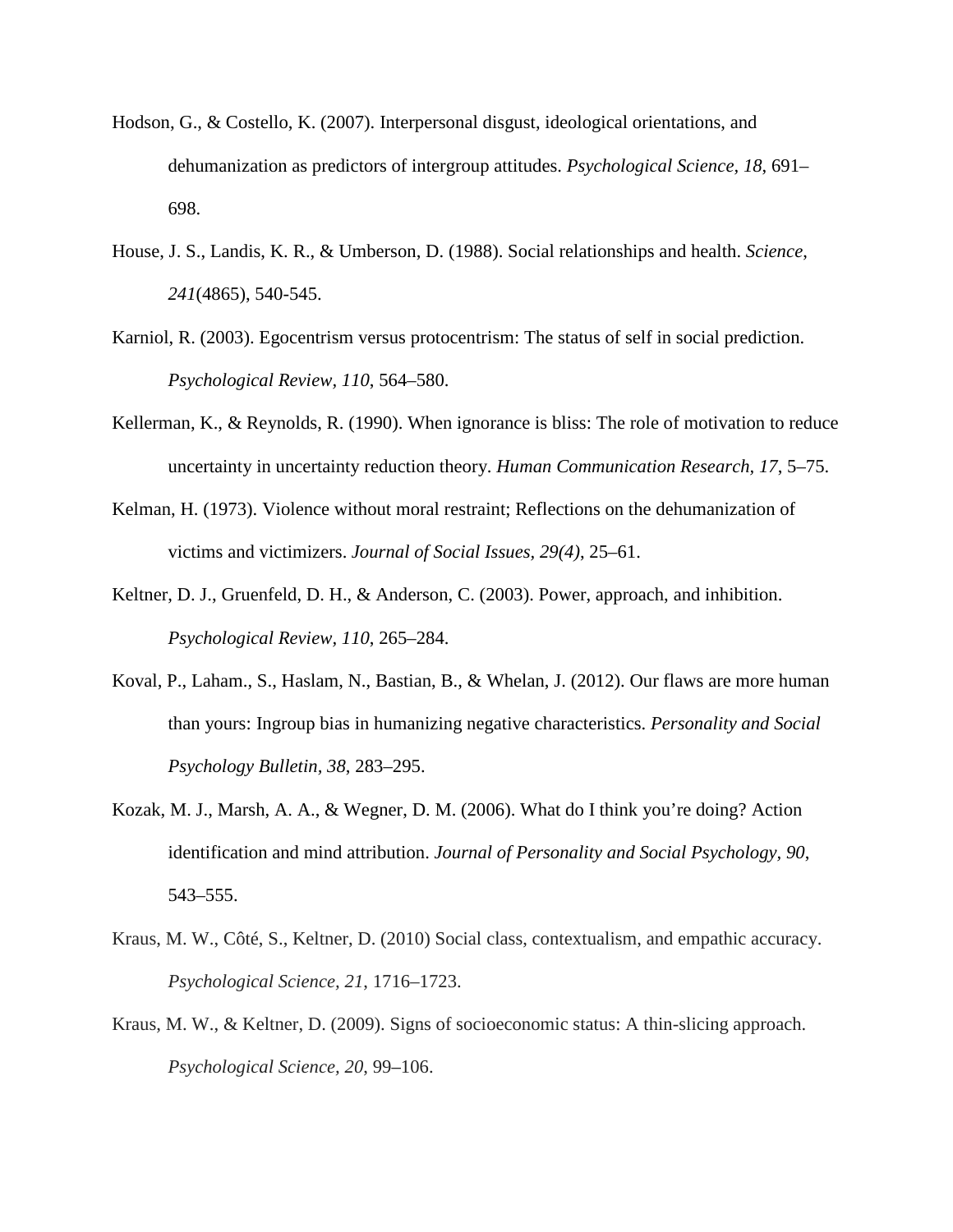- Kraus, M. W., Piff, P. K., & Keltner, D. (2009). Social class, the sense of control, and social explanation. *Journal of Personality and Social Psychology, 97*, 992–1004.
- Kraus, M. W., Piff, P. K., & Keltner, D. (2011). Social class as culture: The convergence of resources and rank in the social realm. *Current Directions in Psychological Science, 20*, 246–250.
- Lammers, J., & Stapel, D. A. (2011). Power increases dehumanization. *Group Processes & Intergroup Relations*, *14*(1), 113–126.
- Leidner, B., Castano, E., Zaiser, E., & Giner-Sorolla, R. (2010). Ingroup glorification, moral disengagement, and justice in the context of collective violence. *Personality and Social Psychology Bulletin*, *36*(8), 1115–1129.
- Levi, P. (1987). The drowned and the saved. New York: Summit.
- Leyens, J. P., Paladino, P. M., Rodriguez, R. T., Vaes, J., Demoulin, S., Rodriguez, A. P., et al. (2000). The emotional side of prejudice: The role of secondary emotions. *Personality and Social Psychology Review, 4*, 186–197.
- Leyens, J. P, Rodriguez-Torres, R., Rodriguez-Perez, A., Gaunt, R., & Paladino, M. (2001). Psychological essentialism and the differential attribution of uniquely human emotions to ingroups and outgroups. *European Journal of Social Psychology, 81*, 395–411.

Lifton, R. J. (1986). *The Nazi doctors: Medical killing and the psychology of genocide*.

- Loughnan, S., Haslam, N., Murnane, T., Vaes, J., Reynolds, C., & Suitner, C. (2010). Objectification leads to depersonalization: the denial of mind and moral concern to objectified others. *European Journal of Social Psychology, 40*, 709–717.
- Loughnan, S., Haslam, N., Sutton, R., & Spencer, B. (in press). Dehumanization and social class: animality in stereotypes of "white trash," "chavs," and "bogans." *Social Psychology*.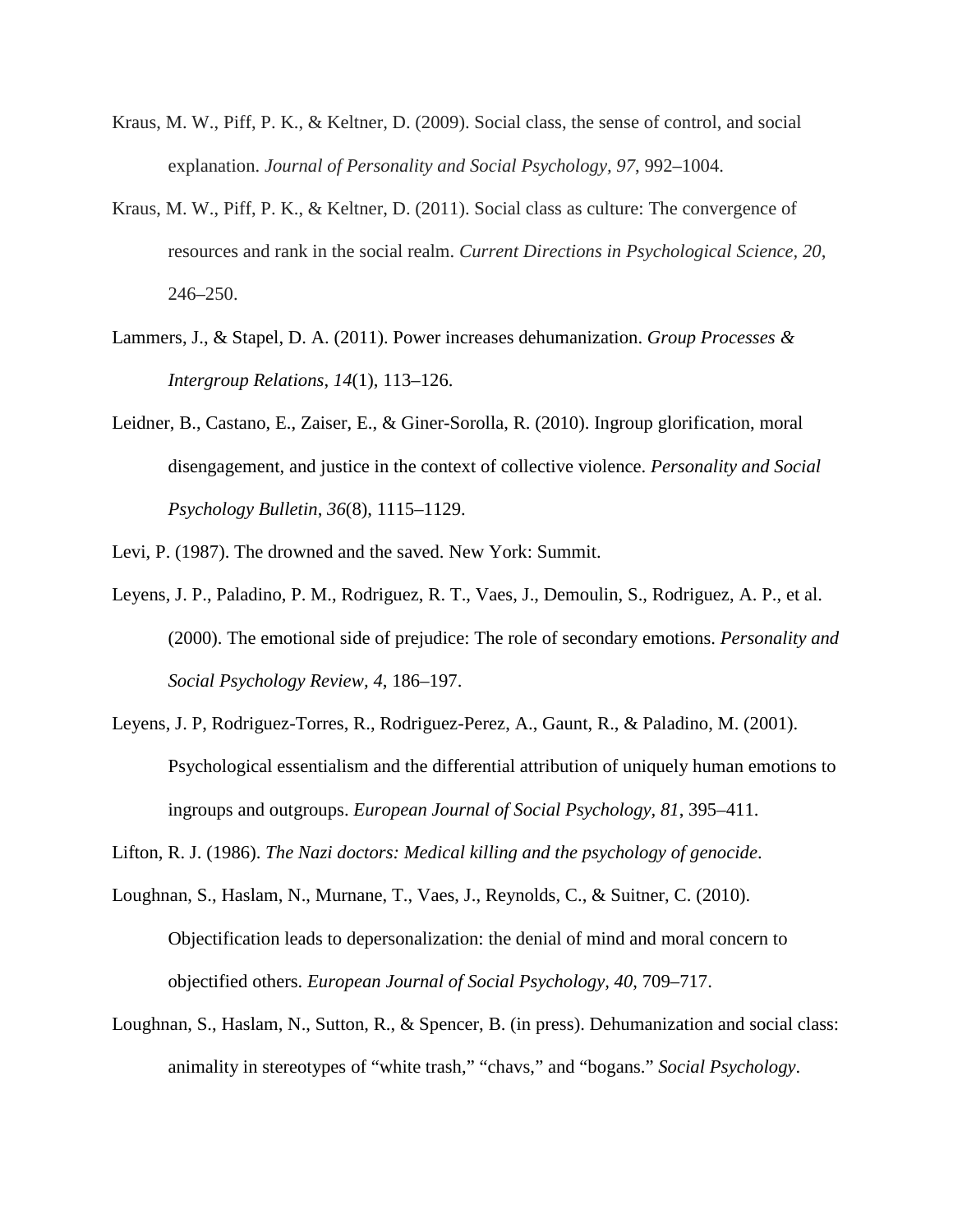- Luo, Y., Hawkley, L. C., Waite, L. J., & Cacioppo, J. T. (2012). Loneliness, health, and mortality in old age: A national longitudinal study. *Social science & medicine*, *74*(6), 907–914.
- MacInnis, C., & Hodson, G. (2012). Intergroup bias toward "Group X": evidence of prejudice, dehumanization, avoidance, and discrimination against bisexuals. *Group Process and Intergroup Relations, 15*, 725–743.
- Magee, J. C., & Smith, P. K. (2013). The social distance theory of power. *Personality and Social Psychology Review, 17*, 158–186.
- Maner, J. K., Miller, S. L., Moss, J. H., Leo, J. L., & Plant, E. A. (2012). Motivated social categorization: Fundamental motives enhance people's sensitivity to basic social categories. *Journal of Personality and Social Psychology, 103*, 70–83.
- Milgram, S. (1963). Behavioral study of obedience. *Journal of Abnormal and Social Psychology, 67*, 371–378.
- Neuberg, S.L., & Fiske, S.T. (1987). Motivational influences on impression formation: Outcome dependency, accuracy-driven attention, and individuating processes. *Journal of Personality and Social Psychology, 53*, 431–444.

Nussbaum, M. C. (1995). Objectification. *Philosophy and Public Affairs, 24*, 249–291.

- Opotow, S. (1990). Moral exclusion and injustice: An introduction. *Journal of Social Issues, 46*, 1–20.
- Overbeck, J. R., & Park, B. (2006). Powerful perceivers, powerless objects: Flexibility of powerholders' social attention. *Organizational Behavior and Human Decision Processes, 99*, 227–243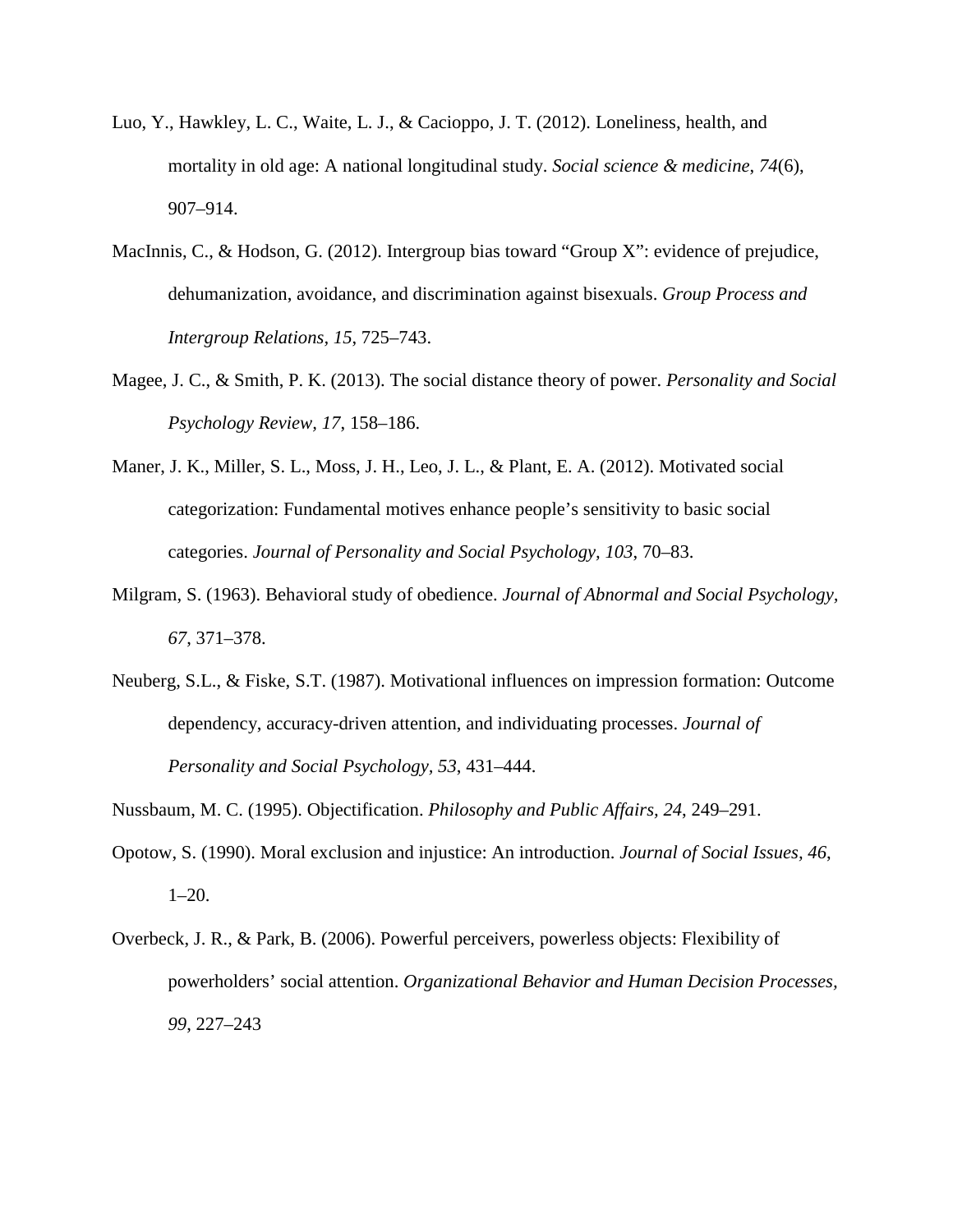- Paladino, M., Leyens, J. P., Rodriguez-Torres, R., Rodriguez-Perez, A., Gaunt, R., & Demoulin, S. (2002). Differential association of uniquely and non uniquely human emotions to the ingroup and the outgroup. *Group Process and Intergroup Relations, 5*, 105–117.
- Pereira, C., Vala, J., & Leyens, J. P. (2009). From infra-humanization to discrimination: The mediation of symbolic threat needs egalitarian norms. *Journal of Experimental Social Psychology, 45*, 336–344.
- Pickett, C. L., Gardner, W. L., & Knowles, M. (2004). Getting a cue: The need to belong and enhanced sensitivity to social cues. *Personality and Social Psychology Bulletin, 30*, 1095–1107.
- Piff, P. K. (2014). Wealth and the inflated self: Class, entitlement, and narcissism. *Personality and Social Psychology Bulletin, 40*, 34–43.
- Piff, P. K., Kraus, M. W., Côté, S., Cheng, B. H., & Keltner, D. (2010). Having less, giving more: The influence of social class on prosocial behavior. *Journal of Personality and Social Psychology, 99*, 771–784.
- Piff, P. K., Stancato, D. M., Côté, S., Mendoza-Denton, R., & Keltner, D. (2012). Higher social class predicts increased unethical behavior. *Proceedings of the National Academy of Sciences, 109*, 4086–4091.
- Ritov, I., & Baron, J. (1999). Protected values and omission bias. *Organizational Behavior and Human Decision Processes*, *79*(2), 79–94.
- Rodin, M. J. (1987). Who is memorable to whom: A study of cognitive disregard. *Social Cognition*, *5*(2), 144–165.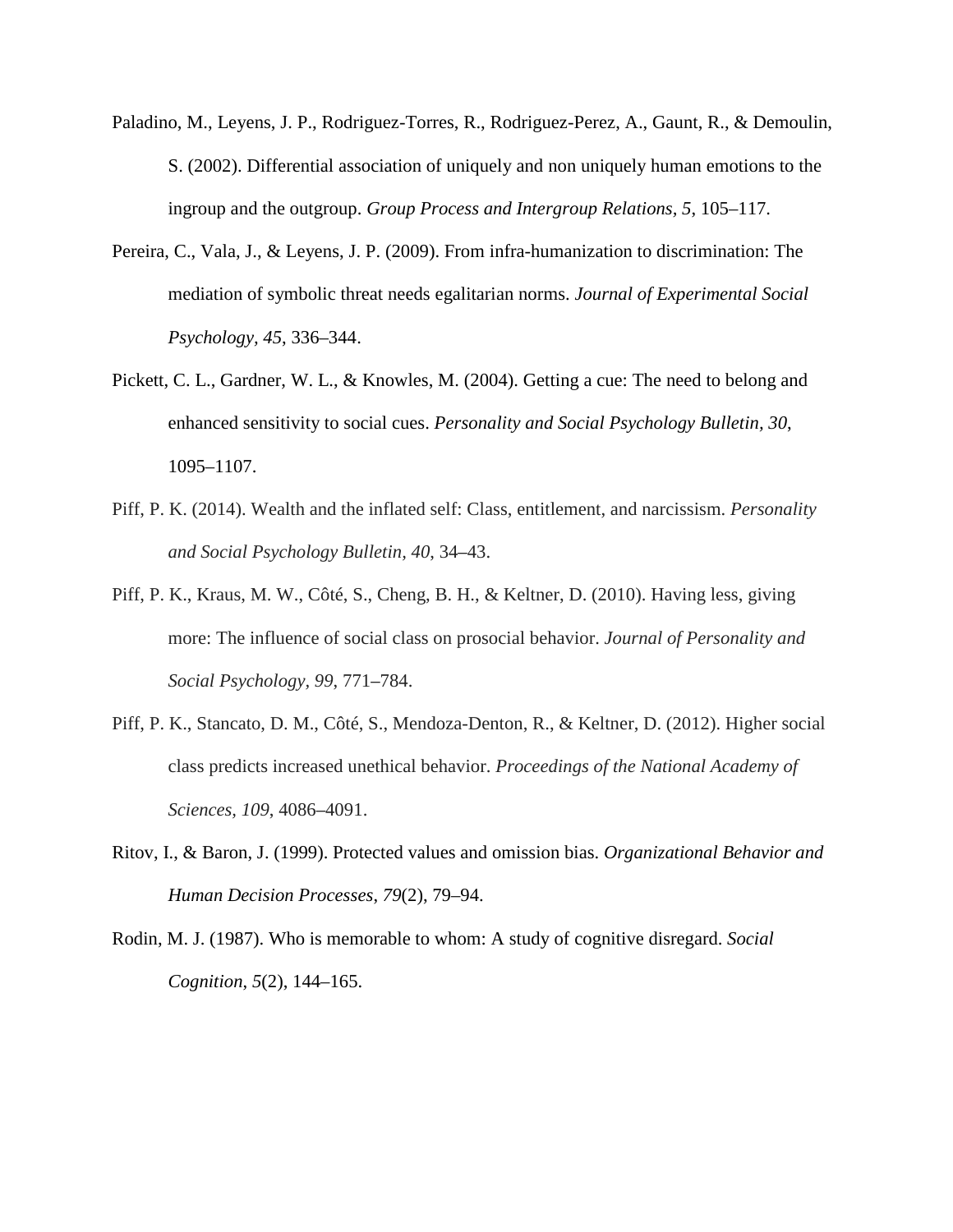- Rudman, L., & Mescher, K. (2012). Of animals and objects: men's implicit dehumanization of women and likelihood of sexual aggression. *Personality and Social Psychological Bulletin, 38*, 734–746.
- Ruscher, J. B., & Fiske, S. T. (1990). Interpersonal competition can cause individuating processes. *Journal of Personality and Social Psychology, 58*, 832–843.
- Saminaden, A., Loughnan, S., Haslam, N. (2010). Afterimages of savages: implicit associations between "primitives," animals and children. *British Journal of Social Psychology, 49*, 91–105.
- Schroeder, J. R. & Fishbach, A. The empty vessel physician: Perceiving and wanting physicians who experience patients', not own, emotions. Manuscript in preparation.
- See, K. E., Morrison, E. W., Rothman, N. B, & Soll, J. B. (2011). The detrimental effects of power on confidence, advice taking, and accuracy. *Organizational Behavior and Human Decision Processes, 116*, 272–285.
- Slabu, L., & Guinote, A. (2010). Getting what you want: Power increases the accessibility of active goals. *Journal of Experimental Social Psychology, 46*, 344–349.
- Spranca, M., Minsk, E., & Baron, J. (1991). Omission and commission in judgment and choice. *Journal of Experimental Social Psychology*, *27*(1), 76–105.
- Staub, E. (1989). *The roots of evil: The origins of genocide and other group violence*. New York: Cambridge University Press.
- Steptoe, A., Shankar, A., Demakakos, P., & Wardle, J. (2013). Social isolation, loneliness, and all-cause mortality in older men and women. *Proceedings of the National Academy of Sciences*, *110*(15), 5797–5801.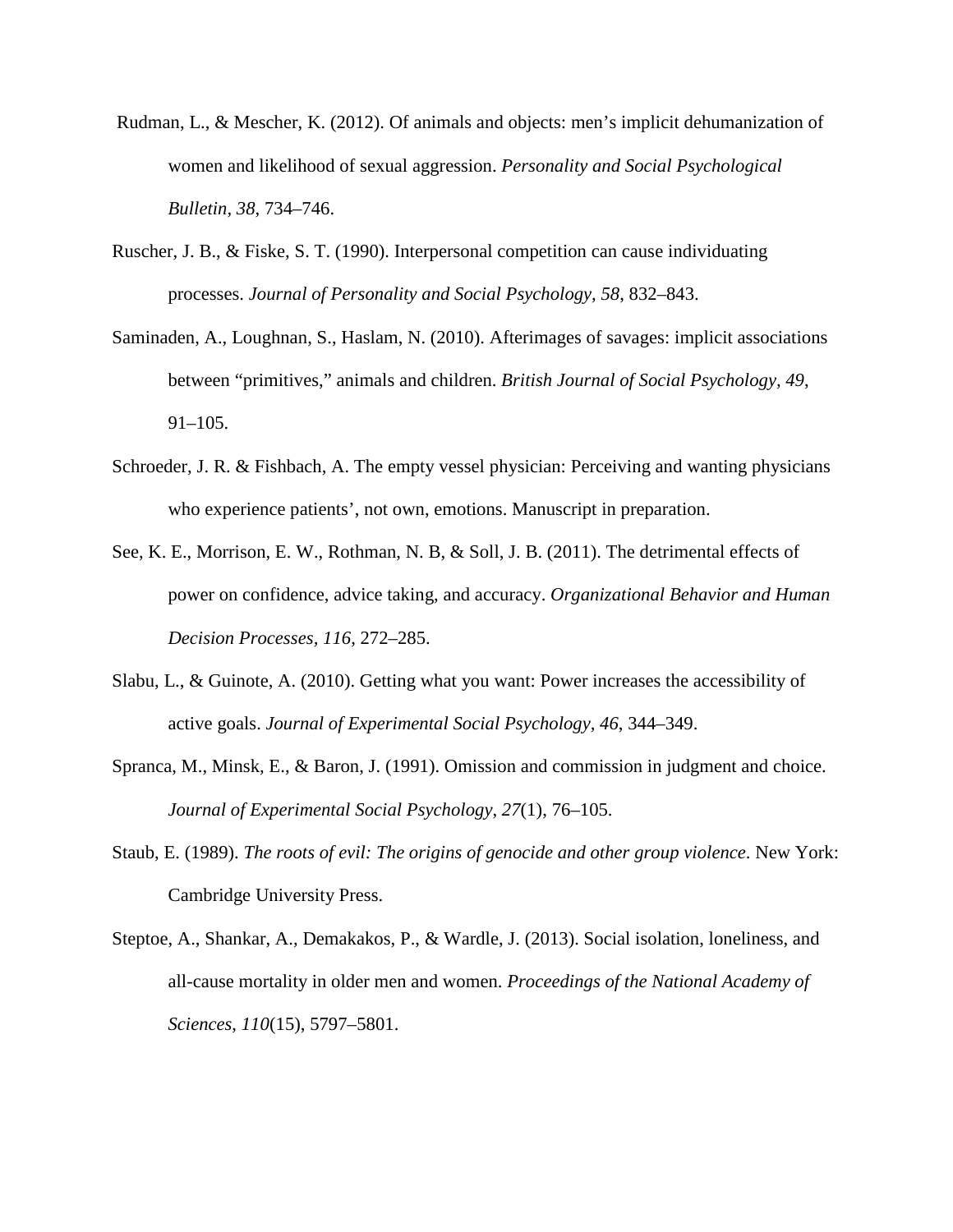- Struch, N., & Schwarz, S. H. (1989). Intergroup aggression: Its predictions and distinctness from in-group bias. *Journal of Personality and Social Psychology, 56*, 364–373.
- Tajfel, H. (1978). *Differentiation between social groups: Studies in the social psychology of intergroup relations*. London: Academic Press.
- Van Kleef, G. A., Oveis, C., Van der Löwe, I., LuoKogan, A., Goetz, J., & Keltner, D. (2008). Power, Distress, and Compassion Turning a Blind Eye to the Suffering of Others. *Psychological Science*, *19*(12), 1315–1322.
- Viki, G., Fullerton, I., Raggett, H., Tait, F., & Wiltshire, S. (2012). The role of dehumanization in attitudes toward the social exclusion and rehabilitation of sex offenders. *Journal of Applied Social Psychology, 42*, 2349–2367.
- Viki, G., Osgood, D., & Phillips, S. (2013). Dehumanization and self-reported proclivity to torture prisoners of war. *Journal of Experimental Social Psychology, 49*, 325–328.
- Viki, G., Winchester, L., Titshall, L., Chisango, T., Pina, A., & Russell, R. (2006). Beyond secondary emotions: the infra-humanization of groups using human-related and animalrelated words. *Social Cognition, 24*, 753–775.
- Vohs, K. D., Mead, N. L., & Goode, M. R. (2006). The psychological consequences of money. *Science, 314*, 1154–1156.
- Waytz, A., & Epley, N. (2012). Social connection enables dehumanization. *Journal of Experimental Social Psychology, 48*, 70–76.
- Waytz, A., Schroeder, J. R., & Epley, N. (2013). The lesser minds problem. In Bain, P., Vaes, J., & Leyens, J.P. (Eds.), *Are we all human? Advances in understanding humanness and dehumanization* (pp 49-67). New York, NY: Psychology Press.